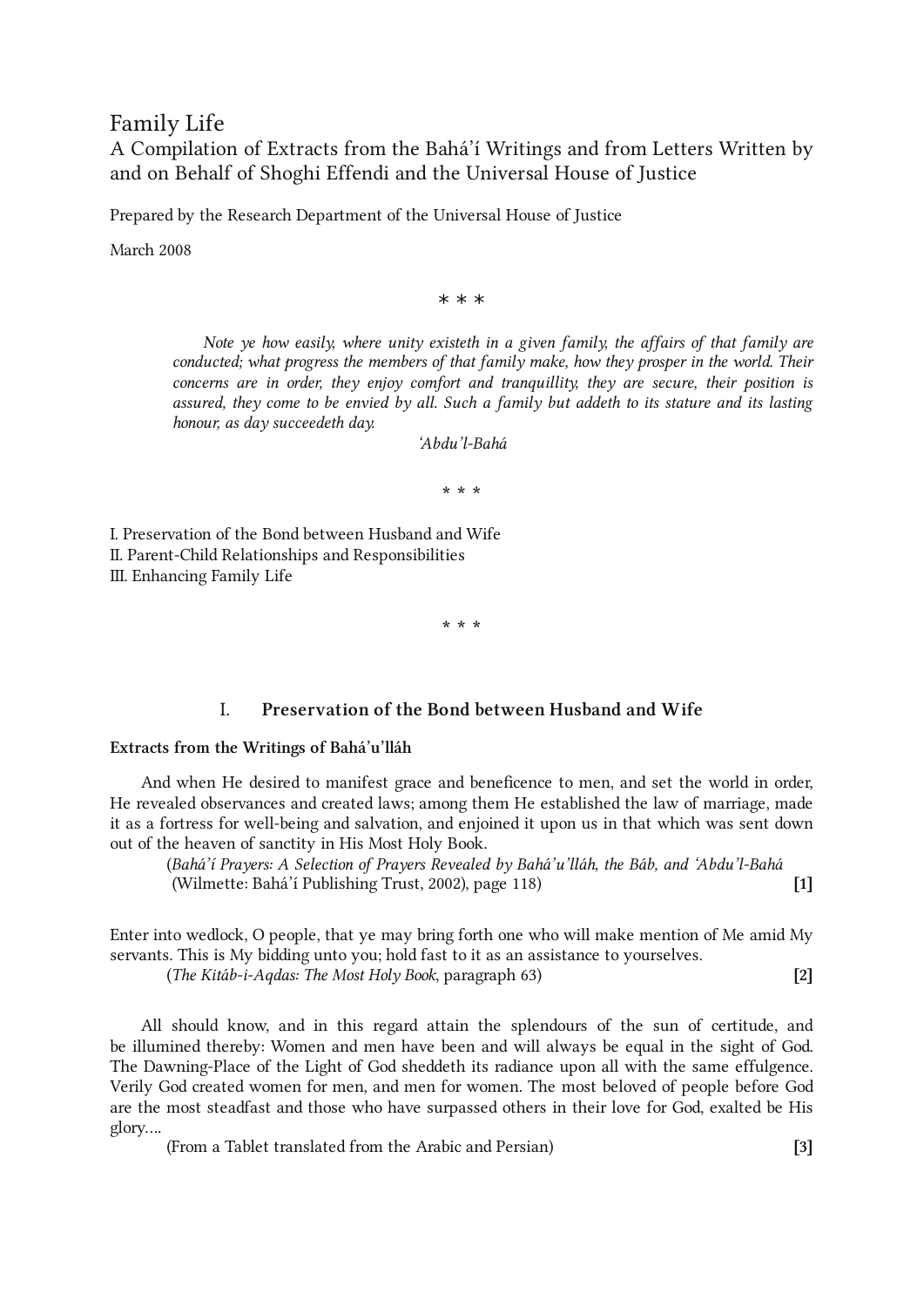The beginning of magnanimity is when man expendeth his wealth on himself, on his family and on the poor among his brethren in his Faith.

(Tablets of Bahá'u'lláh Revealed after the Kitáb-i-Aqdas (Wilmette: Bahá'í Publishing Trust, 1988), page 156) [4]

### Extracts from the Writings and Utterances of 'Abdu'l-Bahá

Bahá'í marriage is the commitment of the two parties one to the other, and their mutual attachment of mind and heart. Each must, however, exercise the utmost care to become thoroughly acquainted with the character of the other, that the binding covenant between them may be a tie that will endure forever. Their purpose must be this: to become loving companions and comrades and at one with each other for time and eternity….

The true marriage of Bahá'ís is this, that husband and wife should be united both physically and spiritually, that they may ever improve the spiritual life of each other, and may enjoy everlasting unity throughout all the worlds of God. This is Bahá'í marriage.

(Selections from the Writings of 'Abdu'l-Bahá, paragraphs 86.1 and 86.2) [5]

Marriage, among the mass of the people, is a physical bond, and this union can only be temporary, since it is foredoomed to a physical separation at the close.

Among the people of Bahá, however, marriage must be a union of the body and of the spirit as well, for here both husband and wife are aglow with the same wine, both are enamoured of the same matchless Face, both live and move through the same spirit, both are illumined by the same glory. This connection between them is a spiritual one, hence it is a bond that will abide forever. Likewise do they enjoy strong and lasting ties in the physical world as well, for if the marriage is based both on the spirit and the body, that union is a true one, hence it will endure. If, however, the bond is physical and nothing more, it is sure to be only temporary, and must inexorably end in separation.

When, therefore, the people of Bahá undertake to marry, the union must be a true relationship, a spiritual coming together as well as a physical one, so that throughout every phase of life, and in all the worlds of God, their union will endure; for this real oneness is a gleaming out of the love of God.

(Selections from the Writings of 'Abdu'l-Bahá, paragraphs 84.2–84.4) [6]

O ye two believers in God! The Lord, peerless is He, hath made woman and man to abide with each other in the closest companionship, and to be even as a single soul. They are two helpmates, two intimate friends, who should be concerned about the welfare of each other.

If they live thus, they will pass through this world with perfect contentment, bliss, and peace of heart, and become the object of divine grace and favour in the Kingdom of heaven. But if they do other than this, they will live out their lives in great bitterness, longing at every moment for death, and will be shamefaced in the heavenly realm.

Strive, then, to abide, heart and soul, with each other as two doves in the nest, for this is to be blessed in both worlds.

(Selections from the Writings of 'Abdu'l-Bahá, paragraphs 92.1–92.3) [7]

In short, the foundation of the Kingdom of God is based upon harmony and love, oneness, relationship and union, not upon differences, especially between husband and wife. If one of these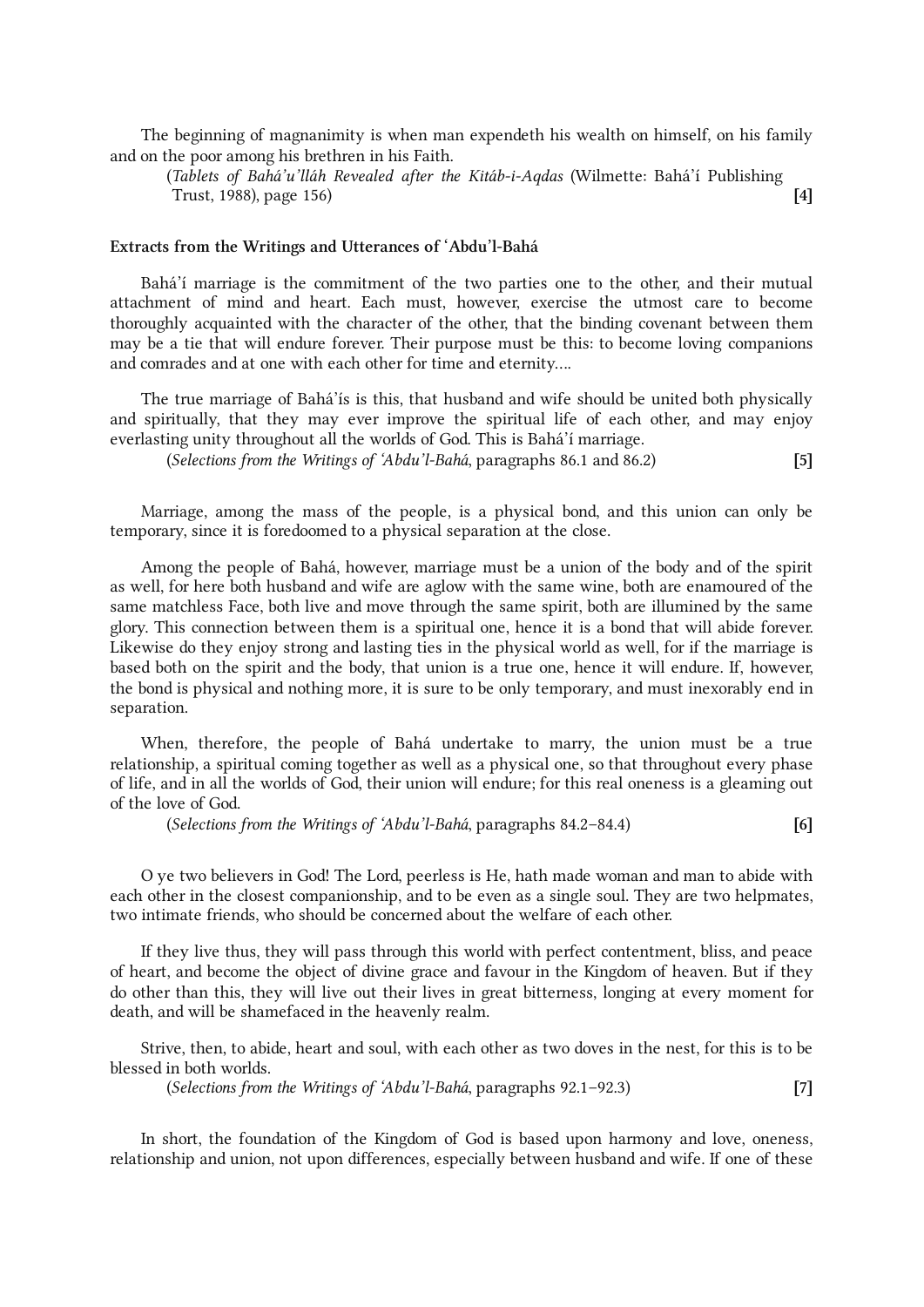two becomes the cause of divorce, that one will unquestionably fall into great difficulties, will become the victim of formidable calamities and experience deep remorse.

(From a Tablet translated from the Persian) [8]

It is highly important for man to raise a family. So long as he is young, because of youthful self-complacency, he does not realize its significance, but this will be a source of regret when he grows old…. In this glorious Cause the life of a married couple should resemble the life of the angels in heaven—a life full of joy and spiritual delight, a life of unity and concord, a friendship both mental and physical. The home should be orderly and well-organized. Their ideas and thoughts should be like the rays of the sun of truth and the radiance of the brilliant stars in the heavens. Even as two birds they should warble melodies upon the branches of the tree of fellowship and harmony. They should always be elated with joy and gladness and be a source of happiness to the hearts of others. They should set an example to their fellow-men, manifest a true and sincere love towards each other and educate their children in such a manner as to blazon the fame and glory of their family.

(From the Utterances of 'Abdu'l-Bahá translated from the Persian) [9]

In marriage the more distant the blood-relationship the better, for such distance in family ties between husband and wife provideth the basis for the well-being of humanity and is conducive to fellowship among mankind.

(From a Tablet translated from the Arabic and Persian) [10]

God's wisdom hath decreed that partners to a marriage should be of distant origins. That is, the further removed the relationship between husband and wife is, the stronger, the more beautiful and the healthier will their offspring be.

(From a Tablet translated from the Arabic and Persian) [11]

Surely, all must today be called to love, to unity and to kindness; to integrity, to friendship, to fellowship and to divine worship. I hope that thou and thy dear husband may continue to serve in all spirit and fragrance and that in this world ye may remain two radiant candles and from the eternal horizon ye may glisten like unto two shining stars.

(From a Tablet translated from the Persian) [12]

As to thy respected husband: it is incumbent upon thee to treat him with great kindness, to consider his wishes and be conciliatory with him at all times, till he seeth that because thou hast directed thyself toward the Kingdom of God, thy tenderness for him and thy love for God have but increased, as well as thy concern for his wishes under all conditions.

I beg of the Almighty to keep thee firmly established in His love, and ever shedding abroad the sweet breaths of holiness in all those regions.

(Selections from the Writings of 'Abdu'l-Bahá, paragraphs 91.2 and 91.3) [13]

O maidservant of God! Thy letter hath arrived. Thy dear husband wisheth to complete his education and thou art eager to go to Africa. Now, ye must consult with each other, confer with the utmost love, agree upon a sound decision, and be fully united, for husband and wife must be even as one person, that they may succeed in every matter.

(From a Tablet translated from the Persian) [14]

You have asked whether a husband would be able to prevent his wife from embracing the divine light or a wife dissuade her husband from gaining entry into the Kingdom of God. In truth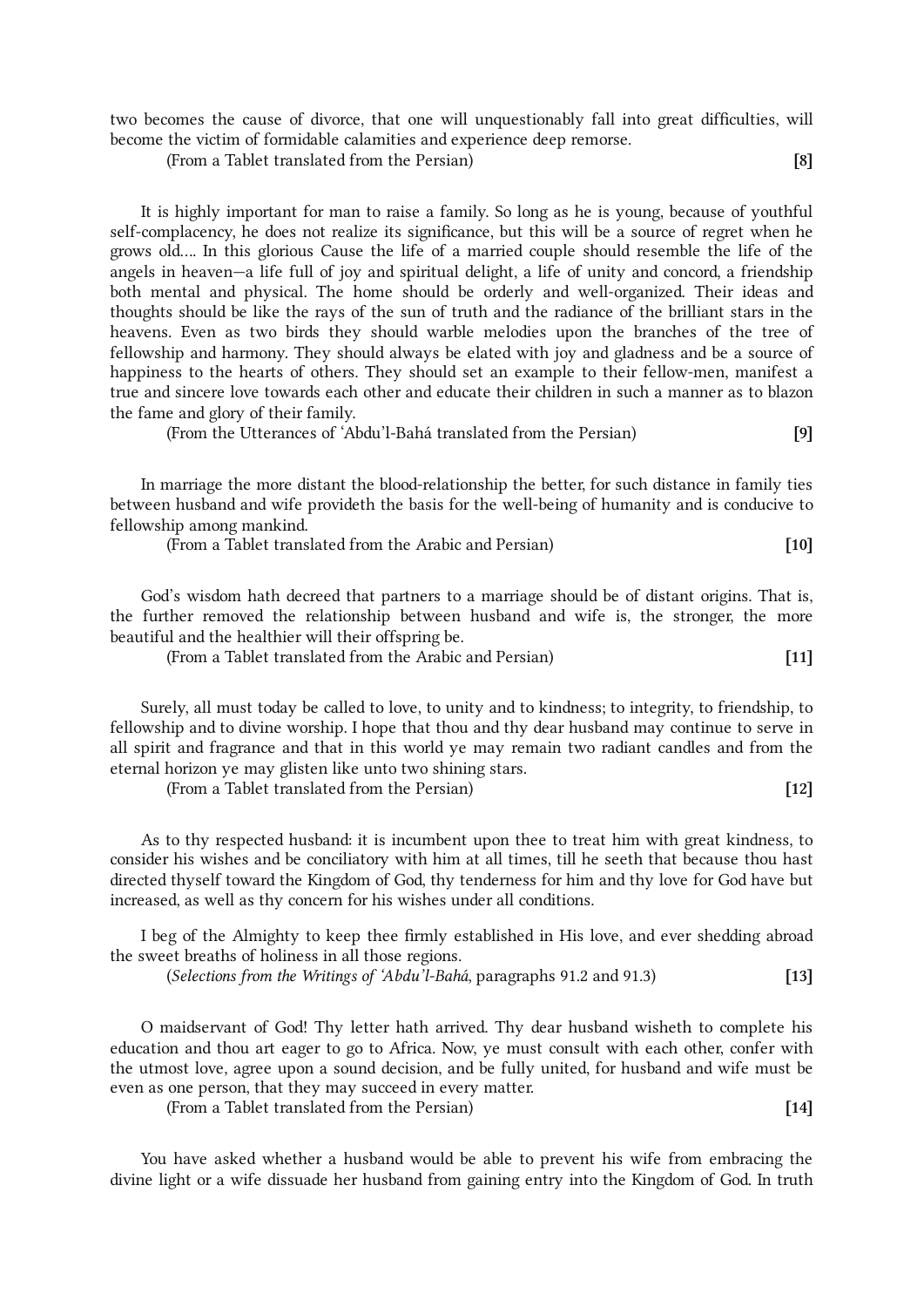neither of them could prevent the other from entering into the Kingdom, unless the husband hath an excessive attachment to the wife or the wife to the husband. Indeed when either of the two worshippeth the other to the exclusion of God, then each could prevent the other from seeking admittance into His Kingdom.

(From a Tablet translated from the Arabic) [15]

### Extracts from Letters Written on Behalf of Shoghi Effendi

It is sad and distressing that … husbands and wives have not always seen eye to eye.

In all such cases, I believe, our departed Master urged the utmost care and consideration on the part of those Bahá'í believers whose husbands were not in sympathy with their work. He thought that they ought to be won by love perhaps more than argument, but it would be very unfortunate if he objected to her work for the Faith, over and above all that she is to give to her family.

(From a letter dated 20 March 1928 to an individual believer) [16]

When such difference of opinion and belief occurs between husband and wife it is very unfortunate for undoubtedly it detracts from that spiritual bond which is the stronghold of the family bond, especially in times of difficulty. The way, however, that it could be remedied is not by acting in such wise as to alienate the other party. One of the objects of the Cause is actually to bring about a closer bond in the homes. In all such cases, therefore, the Master used to advise obedience to the wishes of the other party and prayer. Pray that your husband may gradually see the light and at the same time so act as to draw him nearer rather than prejudice him. Once that harmony is secured then you will be able to serve unhampered.

(From a letter dated 15 July 1928 to an individual believer) [17]

Shoghi Effendi trusts that … your wife will be able to devote a little more time to her family, but he also hopes that you will be able to assist her in obtaining the time and opportunity to serve a Cause that is so dear and near to her heart and in which her services are much appreciated.

(From a letter dated 19 June 1931 to an individual) [18]

In regard to your question concerning the nature and character of Bahá'í marriage: As you have rightly stated, such a marriage is conditioned upon the full approval of all four parents. Also your statement to the effect that the principle of the oneness of mankind prevents any true Bahá'í from regarding race itself as a bar to union is in complete accord with the Teachings of the Faith on this point. For both Bahá'u'lláh and 'Abdu'l-Bahá never disapproved of the idea of interracial marriage, nor discouraged it. The Bahá'í Teachings, indeed, by their very nature transcend all limitations imposed by race, and as such cannot and should never be identified with any particular school of racial philosophy.

(From a letter dated 27 January 1935 to a National Spiritual Assembly) [19]

The Bahá'í standard of sex morality is thus very high, but it is by no means unreasonably rigid. While free love is condemned, yet marriage is considered as a holy act which every human being should be encouraged, though not forced, to perform. The sex instinct, like all other human instincts, is not necessarily evil. It is a power which, if properly directed, can bring joy and satisfaction to the individual. If misused or abused it brings of course incalculable harm not only to the individual but also to the society in which he lives. While the Bahá'ís condemn asceticism and all extreme forms of self-mortification they at the same time view with disfavour the current theories of sex ethics which cannot but bring ruin to human society.

(From a letter dated 29 May 1935 to an individual believer) [20]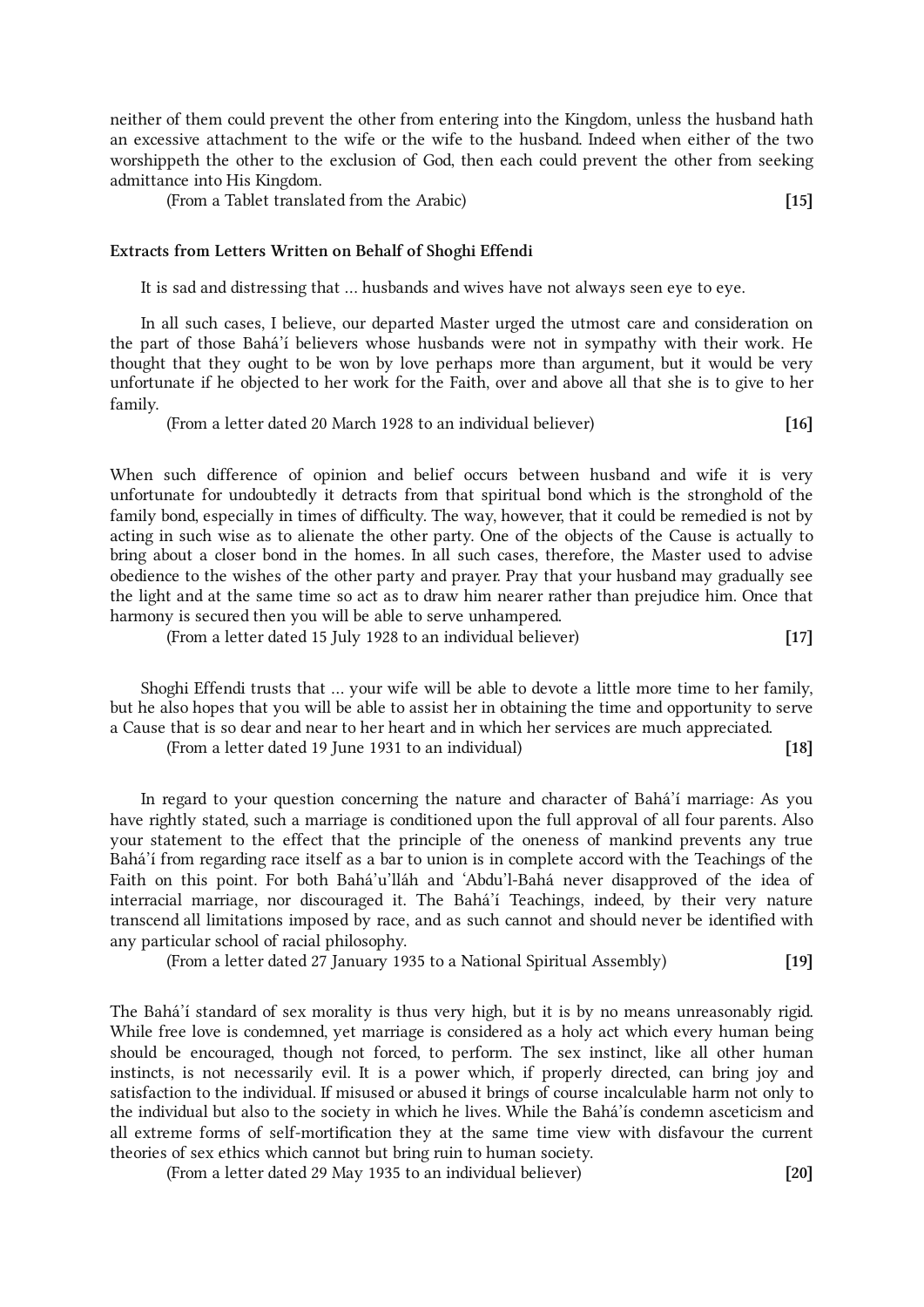For Bahá'u'lláh explicitly reveals in His Book of Laws that the very purpose of marriage is the procreation of children who, when grown up, will be able to know God and to recognize and observe His Commandments and Laws as revealed through His Messengers. Marriage is thus, according to the Bahá'í Teachings, primarily a social and moral act. It has a purpose which transcends the immediate personal needs and interests of the parents.

(From a letter dated 14 October 1935 to an individual believer) [21]

As regards your husband's attitude towards the Cause: unfriendly though that may be you should always hope that, through conciliatory and friendly means, and with wise, tactful and patient effort, you can gradually succeed in winning his sympathy for the Faith. Under no circumstances should you try to dictate and impose upon him by force your personal religious convictions. Neither should you allow his opposition to the Cause to seriously hinder your activities for its spread…. You should act patiently, tactfully and with confidence that your efforts are being guided and reinforced by Bahá'u'lláh.

(From a letter dated 23 July 1937 to an individual believer) [22]

But while the Guardian fully approves of your wish to dedicate your whole life to the service of the Cause, he also feels the necessity of drawing your attention to the fact that in case you get married it would be your duty as a Bahá'í wife not to neglect your home duties, which indeed form a close and vital part of your general Bahá'í work. Family considerations should of course be subordinated to the collective interests and welfare of the Cause. But they should be given their due importance, if a Bahá'í wishes to lead a normal, well-balanced and constructive life. The loyalties facing a Bahá'í are not equally binding and important, but this does not necessarily make them irreconcilable.

(From a letter dated 23 November 1937 to an individual believer) [23]

Briefly stated the Bahá'í conception of sex is based on the belief that chastity should be strictly practised by both sexes, not only because it is in itself highly commendable ethically, but also due to its being the only way to a happy and successful marital life. Sex relationships of any form outside marriage are not permissible therefore, and whoso violates this rule will not only be responsible to God, but will incur the necessary punishment from society.

The Bahá'í Faith recognizes the value of the sex impulse, but condemns its illegitimate and improper expression such as free love, companionate marriage and others, all of which it considers positively harmful to man and to the society in which he lives. The proper use of the sex instinct is the natural right of every individual, and it is precisely for this very purpose that the institution of marriage has been established. The Bahá'ís do not believe in the suppression of the sex impulse but in its regulation and control.

(From a letter dated 5 September 1938 to an individual believer) [24]

The institution of marriage, as established by Bahá'u'lláh, while giving due importance to the physical aspect of marital union, considers it as subordinate to the moral and spiritual purposes and functions with which it has been invested by an all-wise and loving Providence. Only when these different values are given each their due importance, and only on the basis of the subordination of the physical to the moral, and the carnal to the spiritual, can such excesses and laxity in marital relations as our decadent age is so sadly witnessing be avoided, and family life be restored to its original purity, and fulfil the true function for which it has been instituted by God.

(From a letter dated 8 May 1939 to an individual believer) [25]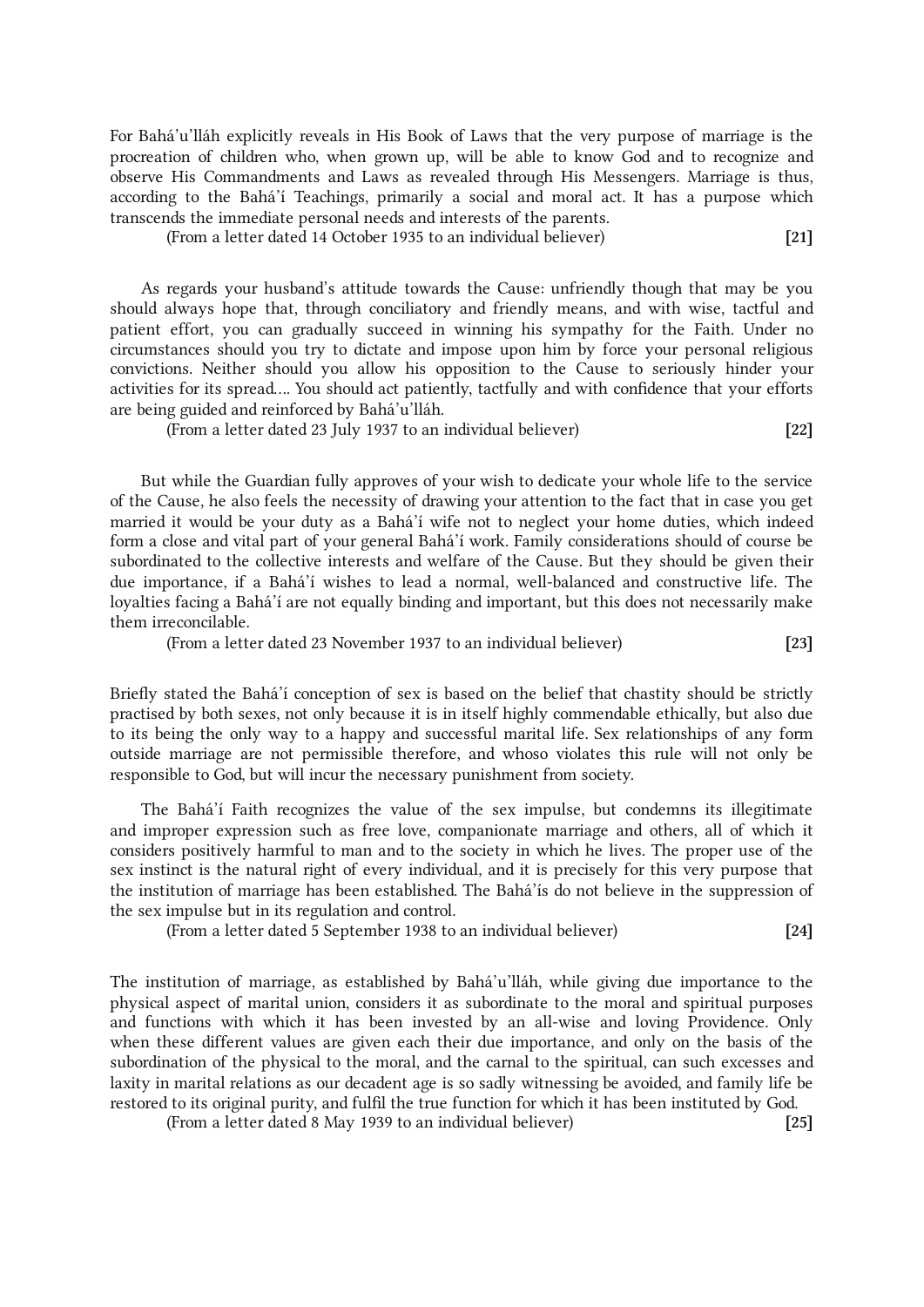The question you raise as to the place in one's life that a deep bond of love with someone we meet other than our husband or wife can have is easily defined in view of the teachings. Chastity implies both before and after marriage an unsullied, chaste sex life. Before marriage absolutely chaste, after marriage absolutely faithful to one's chosen companion. Faithful in all sexual acts, faithful in word and in deed….

… Outside of their normal, legitimate married life they should seek to establish bonds of comradeship and love which are eternal and founded on the spiritual life of man, not on his physical life. This is one of the many fields in which it is incumbent on the Bahá'ís to set the example and lead the way to a true human standard of life, when the soul of man is exalted and his body but the tool for his enlightened spirit. Needless to say this does not preclude the living of a perfectly normal sex life in its legitimate channel of marriage.

(From a letter dated 28 September 1941 to an individual believer) [26]

He is very sorry to hear of the difficulties that have arisen between you and your husband regarding the education of your children. In all cases where Bahá'ís marry non-Bahá'ís, especially of another Faith, they should have some understanding beforehand about the children's future religious training; when this has not been done, and if the parents cannot agree, the Bahá'í should turn to his Assembly for advice.

(From a letter dated 8 September 1947 to an individual believer) [27]

He feels very strongly that Bahá'ís, if possible, more especially Bahá'ís who serve the Cause as actively and conspicuously as you and your family do, should set the newer believers and the young Bahá'ís a high example in every way. As Bahá'u'lláh was so very much against divorce (even though He permits it) and considered marriage a most sacred responsibility, believers should do everything in their power to preserve the marriages they have contracted, and to make of them exemplary unions, governed by the noblest motives.

(From a letter dated 19 October 1947 to an individual believer) [28]

Marriage problems are often very involved and subtle, and we Bahá'ís, being enlightened and progressive people, should not hesitate, if it seems necessary or desirable, to turn to science for help in such matters. If you and your husband talked over your problems—together or separately with a good physician you might find that you can cure your own husband, or at least try to do so. It is a great pity that two believers, united in this glorious Cause, and blessed with a family, should not be able to live together really harmoniously, and he feels you should take constructive action and not allow the situation to get worse. When the shadow of separation hangs over a husband and wife they should leave no stone unturned in their effort to avert its becoming a reality.

(From a letter dated 5 July 1949 to an individual believer) [29]

He advises you to, at least for a period of time, try and placate your husband by devoting yourself to him, being loving and patient. Perhaps in this way you can soften his opposition towards the Faith. However, he has no right to try and make you give it up. The relation of the individual soul towards its Creator is a purely personal and sacred one, and no one has a right to dictate in such matters.

(From a letter dated 17 February 1950 to an individual believer) [30]

## Extracts from Letters Written by and on Behalf of the Universal House of Justice

Bahá'u'lláh came to bring unity to the world, and a fundamental unity is that of the family. Therefore, we must believe that the Faith is intended to strengthen the family, not weaken it. For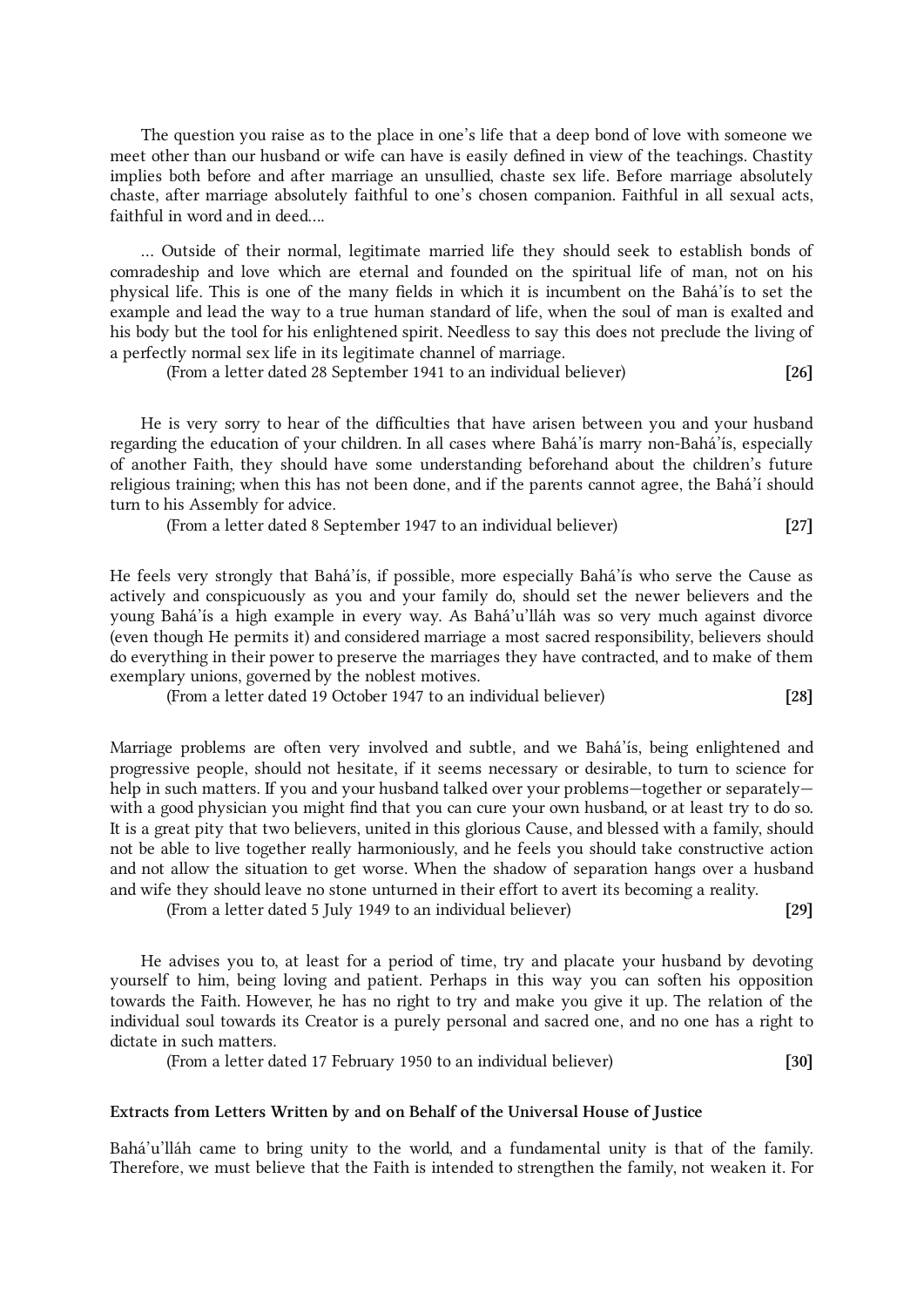example, service to the Cause should not produce neglect of the family. It is important for you to arrange your time so that your family life is harmonious and your household receives the attention it requires.

Bahá'u'lláh also stressed the importance of consultation. We should not think this worthwhile method of seeking solutions is confined to the administrative institutions of the Cause. Family consultation employing full and frank discussion, and animated by awareness of the need for moderation and balance, can be the panacea for domestic conflict. Wives should not attempt to dominate their husbands, nor husbands their wives.

(From a letter dated 1 August 1978 written on behalf of the Universal House of Justice to an individual believer) [31]

<span id="page-6-0"></span>The Tablet of 'Abdu'l-Bahá … which you refer to in the first paragraph of your letter is only an exhortation, not an injunction. [1](#page-33-0) Moreover, it was revealed in honour of some Bahá'í women in Iran who must have written to 'Abdu'l-Bahá seeking guidance with regard to a specific situation. Unfortunately, the circumstances attending the revelation of the Tablet are not known, because the incoming letter or request has not come to light. The quotation should, therefore, be regarded as an exhortation which was revealed to address a specific situation. This quotation, like many others, has been included in the compilation to provide the friends with the available Writings on different aspects of family life.

The translation has been checked, and there is no doubt that the text given in English is correct.

As you say, the principle of the equality of men and women is unequivocal. The Writings on the subject are clear and unambiguous. The House of Justice has specified time and again that there are times when the husband and the wife should defer to the wishes of the other. Exactly under what circumstances such deference should take place, is a matter for each couple to determine. If, God forbid, they fail to agree, and their disagreement leads to estrangement, they should seek counsel from those they trust and in whose sincerity and sound judgement they have confidence, in order to preserve and strengthen their ties as a united family.

It is the hope of the House of Justice that the above explanation will help in alleviating your perplexities with regard to the rights of the husband and the wife in a family. However, you may wish to refer to the recently released compilation on women for further insights.

(From a letter dated 2 October 1986 written on behalf of the Universal House of Justice to an individual believer) [32]

As you know, the principle of the oneness of mankind is described in the Bahá'í Writings as the pivot round which all the Teachings of Bahá'u'lláh revolve. It has widespread implications which affect and remould all dimensions of human activity. It calls for a fundamental change in the manner in which people relate to each other, and the eradication of those age-old practices which deny the intrinsic human right of every individual to be treated with consideration and respect.

Within the family setting, the rights of all members must be respected. 'Abdu'l-Bahá has stated:

The integrity of the family bond must be constantly considered and the rights of the individual members must not be transgressed. The rights of the son, the father, the mother—none of them must be transgressed, none of them must be arbitrary. Just as the son has certain obligations to his father, the father, likewise, has certain obligations to his son. The mother, the sister and other members of the household have their certain prerogatives. All these rights and prerogatives must be conserved….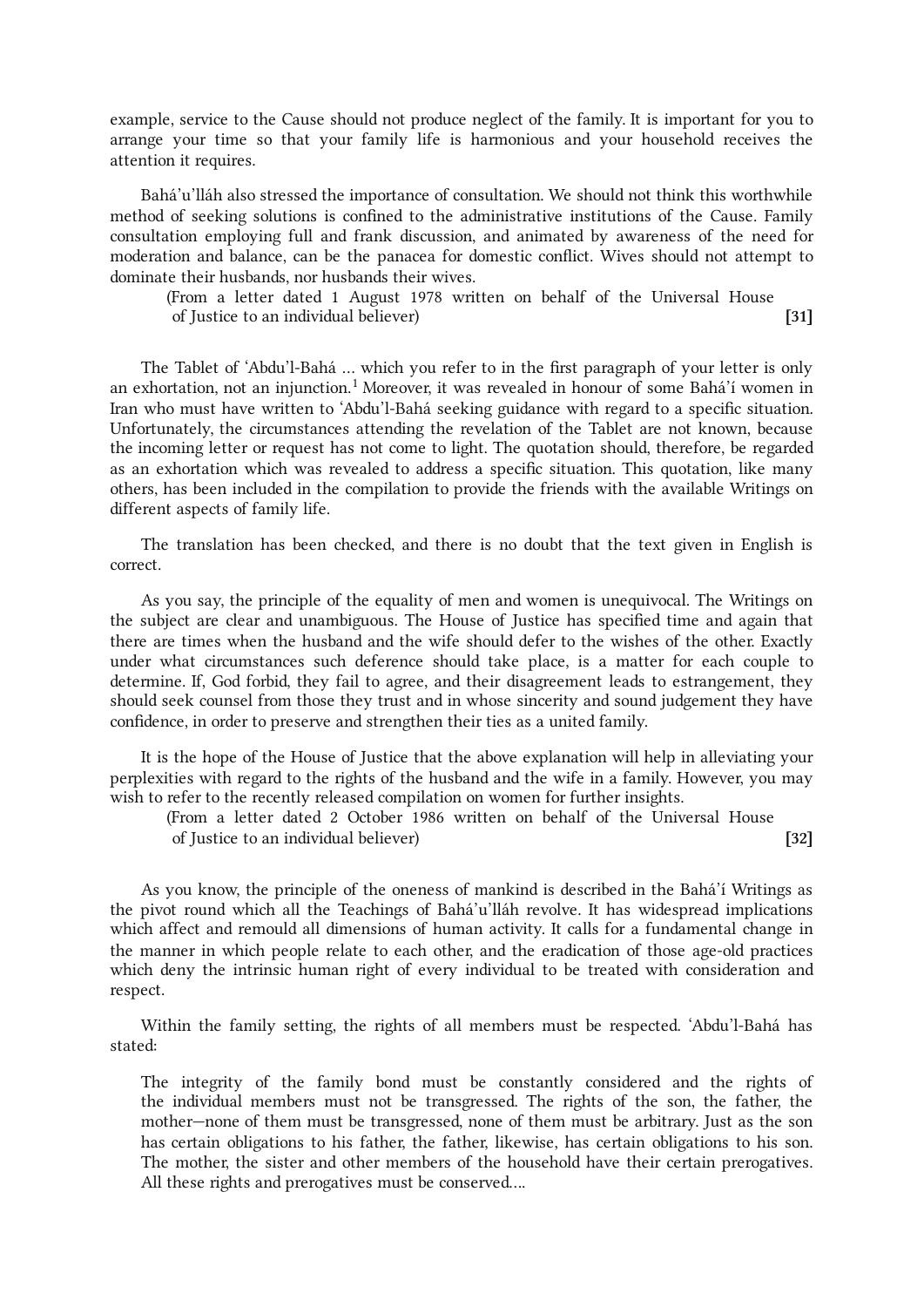The use of force by the physically strong against the weak, as a means of imposing one's will and fulfilling one's desires, is a flagrant transgression of the Bahá'í Teachings. There can be no justification for anyone compelling another, through the use of force or through the threat of violence, to do that to which the other person is not inclined. 'Abdu'l-Bahá has written, "O ye lovers of God! In this, the cycle of Almighty God, violence and force, constraint and oppression, are one and all condemned." Let those who, driven by their passions or by their inability to exercise discipline in the control of their anger, might be tempted to inflict violence on another human being be mindful of the condemnation of such disgraceful behaviour by the Revelation of Bahá'u'lláh.

Among the signs of moral downfall in the declining social order are the high incidence of violence within the family, the increase in degrading and cruel treatment of spouses and children, and the spread of sexual abuse. It is essential that the members of the community of the Greatest Name take utmost care not to be drawn into acceptance of such practices because of their prevalence. They must be ever mindful of their obligation to exemplify a new way of life distinguished by its respect for the dignity and rights of all people, by its exalted moral tone, and by its freedom from oppression and from all forms of abuse.

Consultation has been ordained by Bahá'u'lláh as the means by which agreement is to be reached and a collective course of action defined. It is applicable to the marriage partners and within the family, and indeed, in all areas where believers participate in mutual decision making. It requires all participants to express their opinions with absolute freedom and without apprehension that they will be censured or their views belittled; these prerequisites for success are unattainable if the fear of violence or abuse is present.

A number of your questions pertain to the treatment of women, and are best considered in light of the principle of the equality of the sexes which is set forth in the Bahá'í Teachings. This principle is far more than the enunciation of admirable ideals; it has profound implications in all aspects of human relations and must be an integral element of Bahá'í domestic and community life. The application of this principle gives rise to changes in habits and practices which have prevailed for many centuries. An example of this is found in the response provided on behalf of Shoghi Effendi to a question whether the traditional practice whereby the man proposes marriage to the woman is altered by the Bahá'í Teachings to permit the woman to issue a marriage proposal to the man; the response is, "The Guardian wishes to state that there is absolute equality between the two, and that no distinction or preference is permitted…." With the passage of time, during which Bahá'í men and women endeavour to apply more fully the principle of the equality of the sexes, will come a deeper understanding of the far-reaching ramifications of this vital principle. As 'Abdu'l-Bahá has stated, "Until the reality of equality between man and woman is fully established and attained, the highest social development of mankind is not possible."

The Universal House of Justice has in recent years urged that encouragement be given to Bahá'í women and girls to participate in greater measure in the social, spiritual and administrative activities of their communities, and has appealed to Bahá'í women to arise and demonstrate the importance of their role in all fields of service to the Faith.

For a man to use force to impose his will on a woman is a serious transgression of the Bahá'í Teachings. 'Abdu'l-Bahá has stated that:

The world in the past has been ruled by force, and man has dominated over woman by reason of his more forceful and aggressive qualities both of body and mind. But the balance is already shifting; force is losing its dominance, and mental alertness, intuition, and the spiritual qualities of love and service, in which woman is strong, are gaining ascendancy.

Bahá'í men have the opportunity to demonstrate to the world around them a new approach to the relationship between the sexes, where aggression and the use of force are eliminated and replaced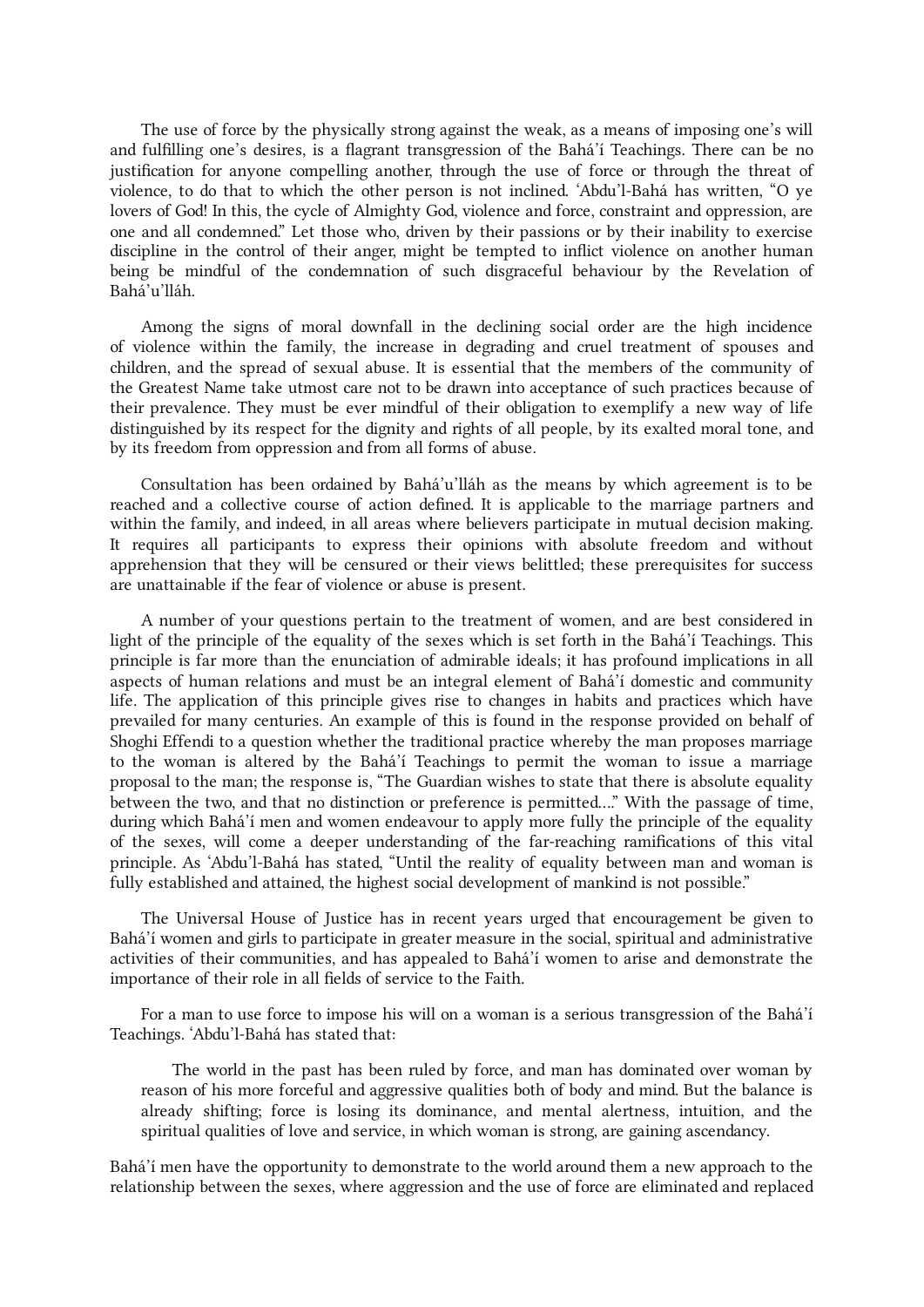by cooperation and consultation. The Universal House of Justice has pointed out in response to questions addressed to it that, in a marriage relationship, neither husband nor wife should ever unjustly dominate the other, and that there are times when the husband and the wife should defer to the wishes of the other, if agreement cannot be reached through consultation; each couple should determine exactly under what circumstances such deference is to take place.

From the Pen of Bahá'u'lláh Himself has come the following statement on the subject of the treatment of women:

The friends of God must be adorned with the ornament of justice, equity, kindness and love. As they do not allow themselves to be the object of cruelty and transgression, in like manner they should not allow such tyranny to visit the handmaidens of God. He, verily, speaketh the truth and commandeth that which benefiteth His servants and handmaidens. He is the Protector of all in this world and the next.

No Bahá'í husband should ever beat his wife, or subject her to any form of cruel treatment; to do so would be an unacceptable abuse of the marriage relationship and contrary to the Teachings of Bahá'u'lláh.

The lack of spiritual values in society leads to a debasement of the attitudes which should govern the relationship between the sexes, with women being treated as no more than objects for sexual gratification and being denied the respect and courtesy to which all human beings are entitled. Bahá'u'lláh has warned: "They that follow their lusts and corrupt inclinations have erred and dissipated their efforts. They, indeed, are of the lost." Believers might well ponder the exalted standard of conduct to which they are encouraged to aspire in the statement of Bahá'u'lláh concerning His "true follower", that: "And if he met the fairest and most comely of women, he would not feel his heart seduced by the least shadow of desire for her beauty. Such an one, indeed, is the creation of spotless chastity. Thus instructeth you the Pen of the Ancient of Days, as bidden by your Lord, the Almighty, the All-Bountiful."

One of the most heinous of sexual offences is the crime of rape. When a believer is a victim, she is entitled to the loving aid and support of the members of her community, and she is free to initiate action against the perpetrator under the law of the land should she wish to do so. If she becomes pregnant as a consequence of this assault, no pressure should be brought upon her by the Bahá'í institutions to marry. As to whether she should continue or terminate the pregnancy, it is for her to decide on the course of action she should follow, taking into consideration medical and other relevant factors, and in the light of the Bahá'í Teachings. If she gives birth to a child as a result of the rape, it is left to her discretion whether to seek financial support for the maintenance of the child from the father; however, his claim to any parental rights would, under Bahá'í law, be called into question, in view of the circumstances.

The Guardian has clarified, in letters written on his behalf, that "The Bahá'í Faith recognizes the value of the sex impulse," and that "The proper use of the sex instinct is the natural right of every individual, and it is precisely for this very purpose that the institution of marriage has been established." In this aspect of the marital relationship, as in all others, mutual consideration and respect should apply. If a Bahá'í woman suffers abuse or is subjected to rape by her husband, she has the right to turn to the Spiritual Assembly for assistance and counsel, or to seek legal protection. Such abuse would gravely jeopardize the continuation of the marriage, and could well lead to a condition of irreconcilable antipathy.

(From a letter dated 24 January 1993 written on behalf of the Universal House of Justice to an individual believer) [33]

In ... responding to a believer who sought a deeper understanding on the reference to the father being regarded as head of the family, a letter written on behalf of the House of Justice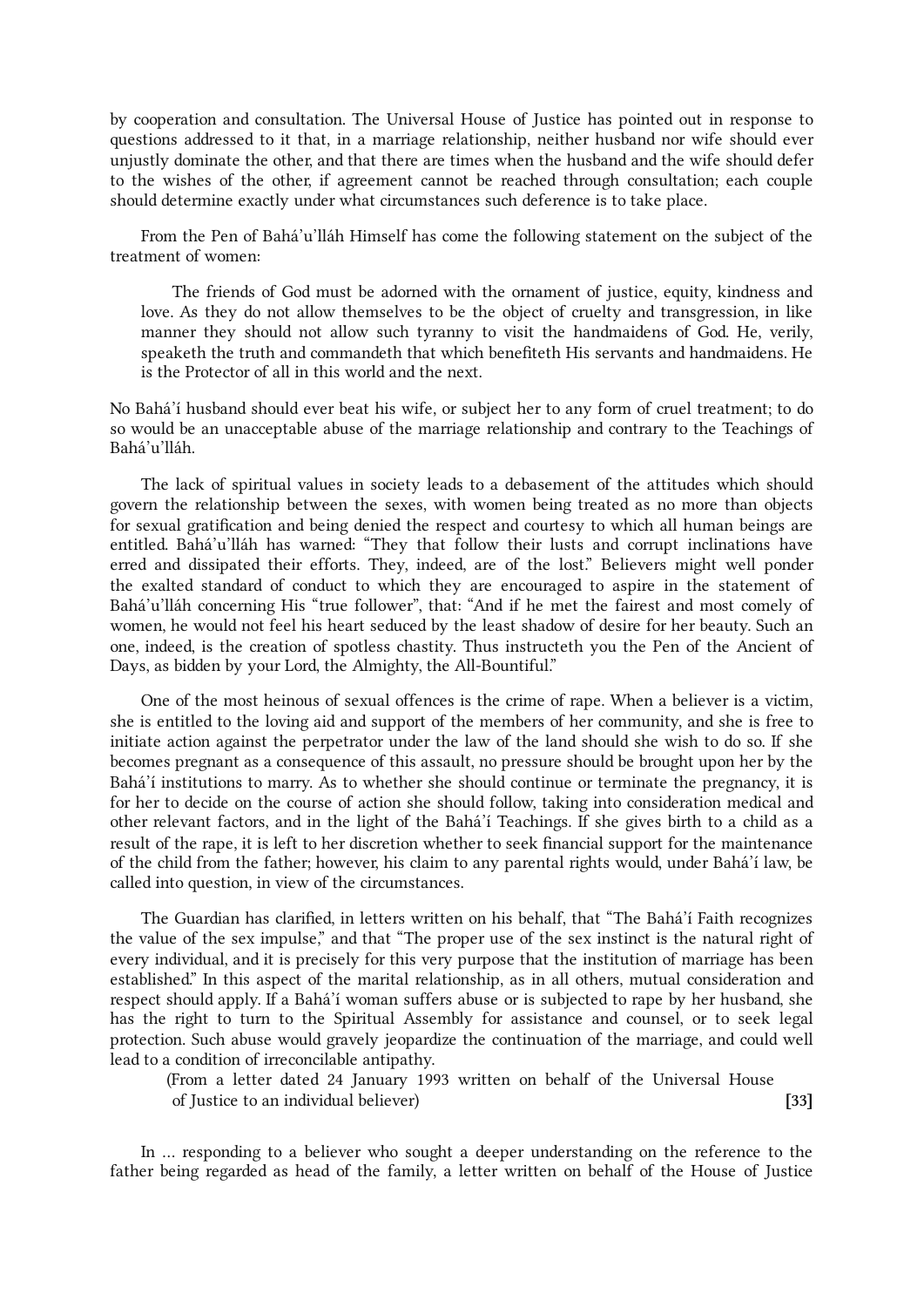stated:

As you point out in your letter, the Universal House of Justice has stated that, by inference from a number of responsibilities placed upon him, the father can be regarded as the "head" of the family. However, this term does not have the same meaning as that used generally. Rather, a new meaning should be sought in the light of the principle of the equality between men and women, and of statements of the Universal House of Justice that neither husband nor wife should ever unjustly dominate the other. The House of Justice has stated previously, in response to a question from a believer, that use of the term "head" "does not confer superiority upon the husband, nor does it give him special rights to undermine the rights of the other members of the family". It has also stated that if agreement cannot be reached following loving consultation, "there are times … when a wife should defer to her husband, and times when a husband should defer to his wife, but neither should ever unjustly dominate the other"; this is in marked contrast to the conventional usage of the term "head" with which is associated, frequently, the unfettered right of making decisions when agreement cannot be reached between husband and wife.

(From a letter dated 15 July 1993 written on behalf of the Universal House of Justice to an individual believer) [34]

Preservation of unity between a married couple is of utmost importance, and if it is going to be undermined by service to the Cause, a solution must be found to remedy the situation.

In other words, whatever path you choose should be one that both serves the interests of the Faith and at the same time facilitates the strengthening of your marital union. You will note from the following excerpt from a letter written on behalf of the beloved Guardian that the friends are never encouraged to use serving the Faith as a reason to neglect their families:

Surely Shoghi Effendi would like to see you and the other friends give their whole time and energy to the Cause, for we are in great need for competent workers, but the home is an institution that Bahá'u'lláh has come to strengthen and not to weaken. Many unfortunate things have happened in Bahá'í homes just for neglecting this point. Serve the Cause but also remember your duties towards your home. It is for you to find the balance and see that neither makes you neglect the other.

(From a letter dated 18 April 1994 written on behalf of the Universal House of Justice to an individual believer) [35]

…It is useful to note that the marital relationship is one that requires in many instances a profound adjustment in behaviour on the part of each partner. Because the intimacy of the relationship exposes the best and the worst in their characters, both partners are engaged in a balancing act, so to speak. Some couples are able to achieve at the outset and to maintain a high degree of harmony throughout their marriage. Many others find they must struggle for some time to attain such harmony. While it is true that the personal rights of each party to a marriage must be upheld by the other, the relationship of one to the other, it must be borne in mind, is not based solely on a legalistic premise. Love is its very foundation. This being the case, a purely litigious reaction to the misdeeds of a partner is not appropriate.

(From a letter dated 2 January 1996 written on behalf of the Universal House of Justice to an individual believer) [36]

<span id="page-9-0"></span>The issue you have raised is of vital importance to Bahá'í couples striving to address the various needs and opportunities with which they are confronted in present-day society.<sup>[2](#page-33-1)</sup> As in so many other aspects of daily life, the resolution of this issue must be sought through the comprehension and application of the Teachings of the Faith. The believers should clearly understand and remain untroubled by the fact that the resulting solutions may well not be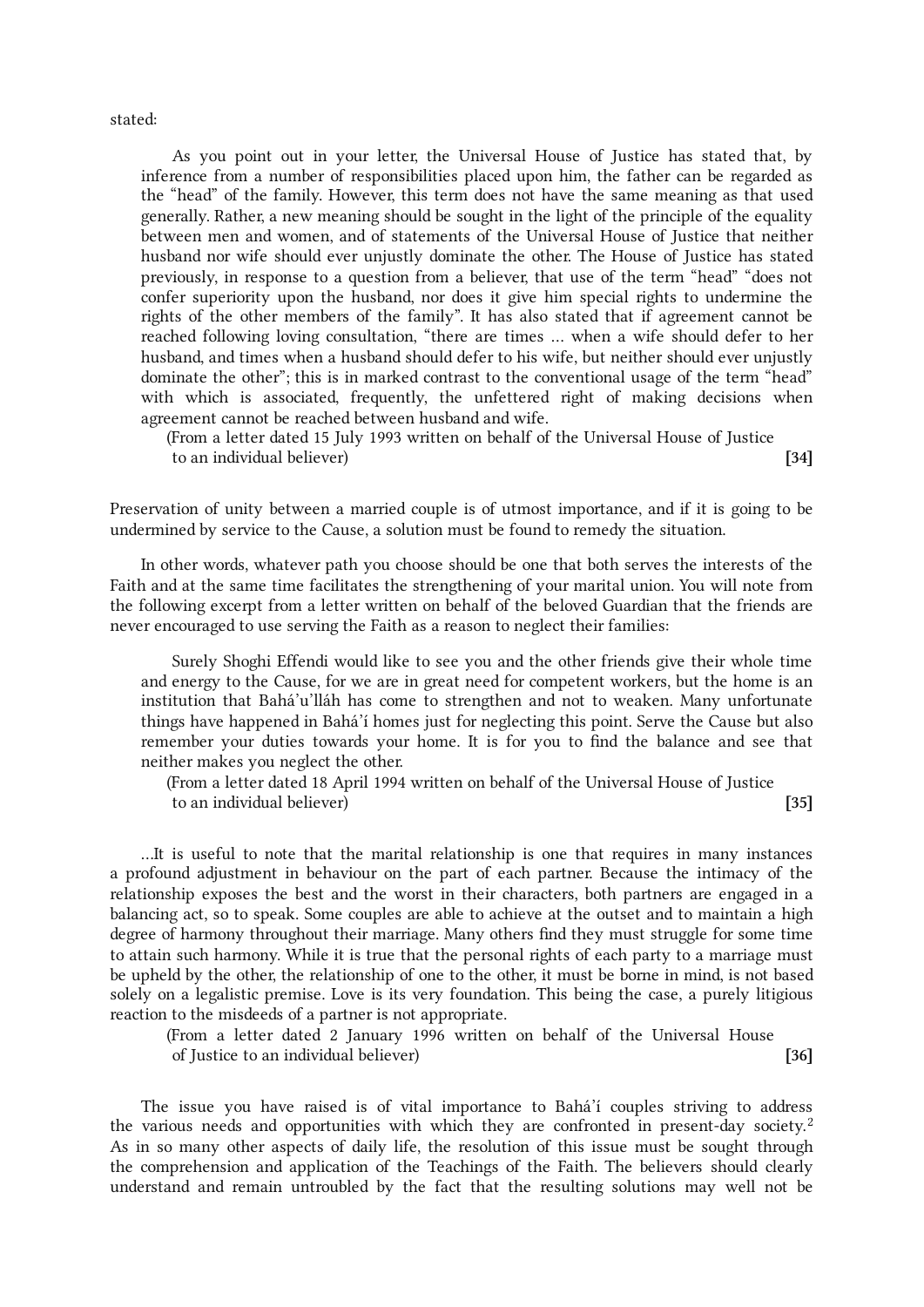regarded as adequate by those not blessed with the bounty of acceptance of the Promised One and who are enmeshed in patterns of thought which are alien to the Bahá'í Teachings despite widespread acceptance of such patterns by the generality of humankind.

Central to the consideration of this matter must be the purpose in life of all faithful followers of Bahá'u'lláh: to know and worship God. This involves service to one's fellow human beings and in the advancement of the Cause of God. In pursuing this purpose, they should strive to develop their talents and faculties to whatever extent is possible by exploring the avenues before them.

It is inevitable, because of the limitations of this earthly plane, that believers will, in many instances, find themselves deprived of the opportunity to develop their talents to the fullest. This may be due to lack of economic resources or educational facilities, or to the necessity of meeting other obligations and fulfilling other duties, such as the freely chosen responsibilities associated with marriage and parenthood. In some circumstances it may be the result of a conscious decision to make sacrifices for the sake of the Cause, as when a pioneer undertakes to serve in a post which lacks the facilities for the development of his or her special skills and talents. However, such deprivations and limitations do not carry with them the implication that the Bahá'ís concerned are unable to fulfil their fundamental, divinely ordained purpose; they are simply elements of the universal challenge to evaluate and balance the many calls on one's time and effort in this life.

There is no one universally applicable response to the questions you have raised about the decisions to be made by marriage partners when both husband and wife are pursuing career opportunities which appear to be leading them along divergent paths, since circumstances vary so widely. Each couple should rely on the process of Bahá'í consultation to determine what is the best course of action. In so doing they might well consider the following factors, among others:

the sense of equality which should inform consultation between husband and wife;

The Universal House of Justice has stated previously, in response to questions, that loving consultation should be the keynote of the marriage relationship. If agreement cannot be reached, there are times when either the husband or the wife should defer to the wishes of the other; exactly under what circumstances such deference should take place is a matter for each couple to decide.

- the strong emphasis placed in the Bahá'í Writings on the preservation of the marriage bond and the strengthening of the unity between the marriage partners;
	- As has been stated elsewhere by the House of Justice, this by no means implies that these functions are inflexibly fixed and cannot be changed and adjusted to suit particular family situations.
- various special circumstances which might arise, such as job prospects during a period of widespread unemployment, unusual opportunities or abilities which one marriage partner may have, or pressing needs of the Cause which a sacrificial response may be called for.

The success of such consultation will doubtless be influenced by the prayerful attitude with which it is approached, the mutual respect of the parties for each other, their earnest desire to devise a solution which will preserve unity and harmony for themselves and the other members of their family, and their willingness to make compromises and adjustments within the context of equality.

As society evolves in the decades and centuries ahead under the transforming influence of the Revelation of Bahá'u'lláh, it will surely experience fundamental changes which will facilitate the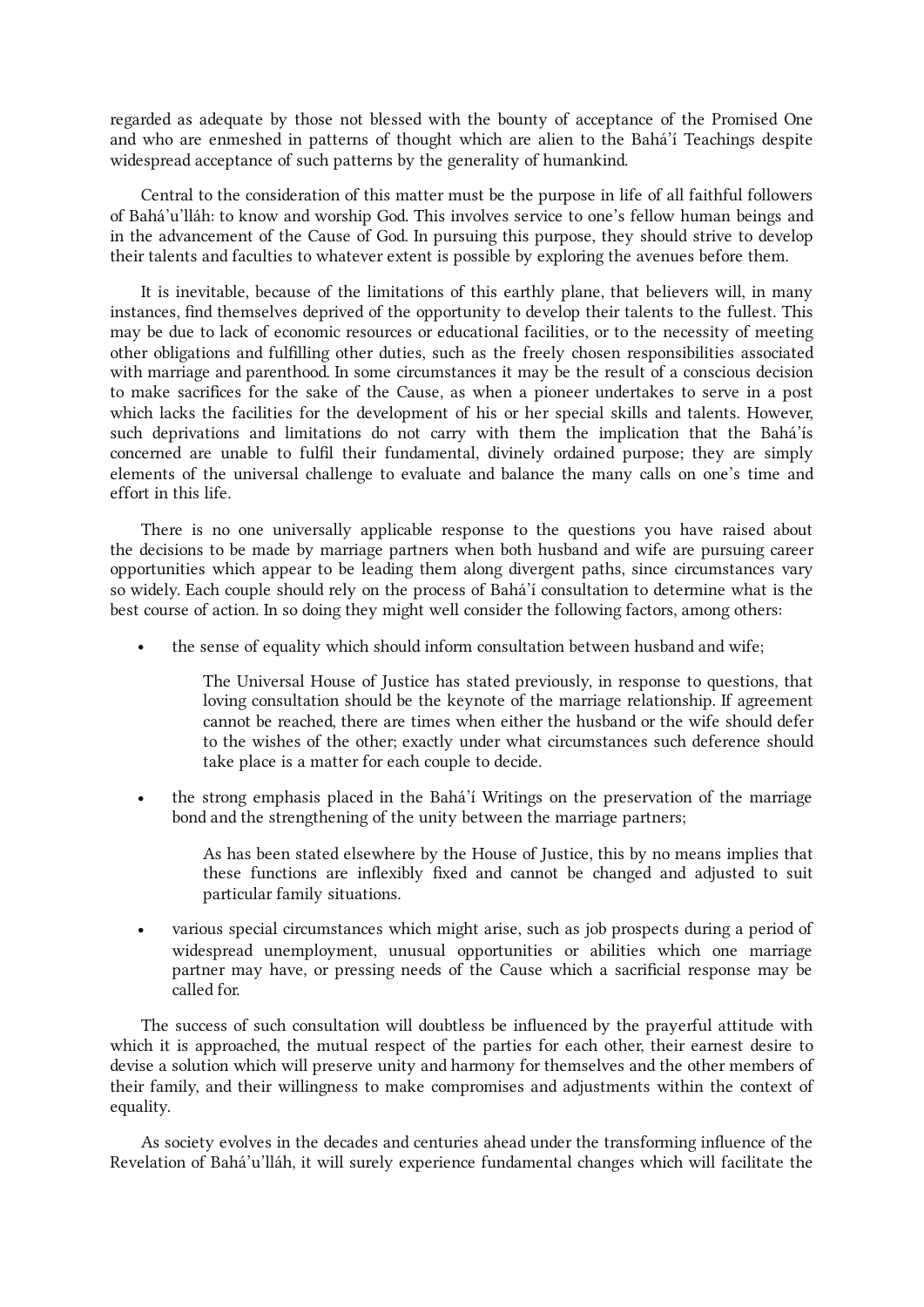social application of the Bahá'í Teachings, and will ease the difficulties faced by couples seeking to fulfil their ardent desire to serve the Cause of Bahá'u'lláh through their professional activities.

(From a letter dated 26 June 1996 written on behalf of the Universal House of Justice to an individual believer) and the state of the state of the state of the state of  $\sim$  [37]

<span id="page-11-1"></span>A passage from a Tablet of 'Abdu'l-Bahá … stated "Hold thy husband dear and always show forth an amiable temper towards him, no matter how ill-tempered he may be…." $^3$  $^3$ 

In response to a question about this statement, the following clarification was provided in a Secretariat letter of 12 April 1990:

It is clear that no husband should subject his wife to abuse of any kind, whether emotional, mental or physical. Such a reprehensible action would be the very antithesis of the relationship of mutual respect and equality enjoined by the Bahá'í writings—a relationship governed by the principles of consultation and devoid of the use of any form of abuse, including force, to compel obedience to one's will. When a Bahá'í wife finds herself in such a situation and feels it cannot be resolved through consultation with her husband, she could well turn to the Local Spiritual Assembly for advice and guidance, and might also find it highly advantageous to seek the assistance of competent professional counsellors. If the husband is also a Bahá'í, the Local Spiritual Assembly can bring to his attention the need to avoid abusive behaviour and can, if necessary, take firmer measures to compel him to conform to the admonitions of the teachings.

(From a memorandum dated 20 March 2002 written by the Universal House of Justice) [38]

## <span id="page-11-0"></span>II. Parent-Child Relationships and Responsibilities

# Extracts from the Writings of Bahá'u'lláh

It is the bounden duty of parents to rear their children to be staunch in faith, the reason being that a child who removeth himself from the religion of God will not act in such a way as to win the good pleasure of his parents and his Lord. For every praiseworthy deed is born out of the light of religion, and lacking this supreme bestowal the child will not turn away from any evil, nor will he draw nigh unto any good.

(From a Tablet translated from the Arabic and Persian) [39]

And in another Tablet, these exalted words have been revealed: O Muhammad! The Ancient of Days hath turned His countenance towards thee, making mention of thee, and exhorting the people of God to educate their children. Should a father neglect this most weighty commandment … he shall forfeit rights of fatherhood, and be accounted guilty before God. Well is it with him who imprinteth on his heart the admonitions of the Lord, and steadfastly cleaveth unto them. God, in truth, enjoineth on His servants what shall assist and profit them, and enable them to draw nigh unto Him. He is the Ordainer, the Everlasting.

(The Kitáb-i-Aqdas: The Most Holy Book, Questions and Answers, number 105) [40]

The fruits that best befit the tree of human life are trustworthiness and godliness, truthfulness and sincerity; but greater than all, after recognition of the unity of God, praised and glorified be He, is regard for the rights that are due to one's parents. This teaching hath been mentioned in all the Books of God, and reaffirmed by the Most Exalted Pen. Consider that which the Merciful Lord hath revealed in the Qur'án, exalted are His words: "Worship ye God, join with Him no peer or likeness; and show forth kindliness and charity towards your parents…" Observe how lovingkindness to one's parents hath been linked to recognition of the one true God! Happy they who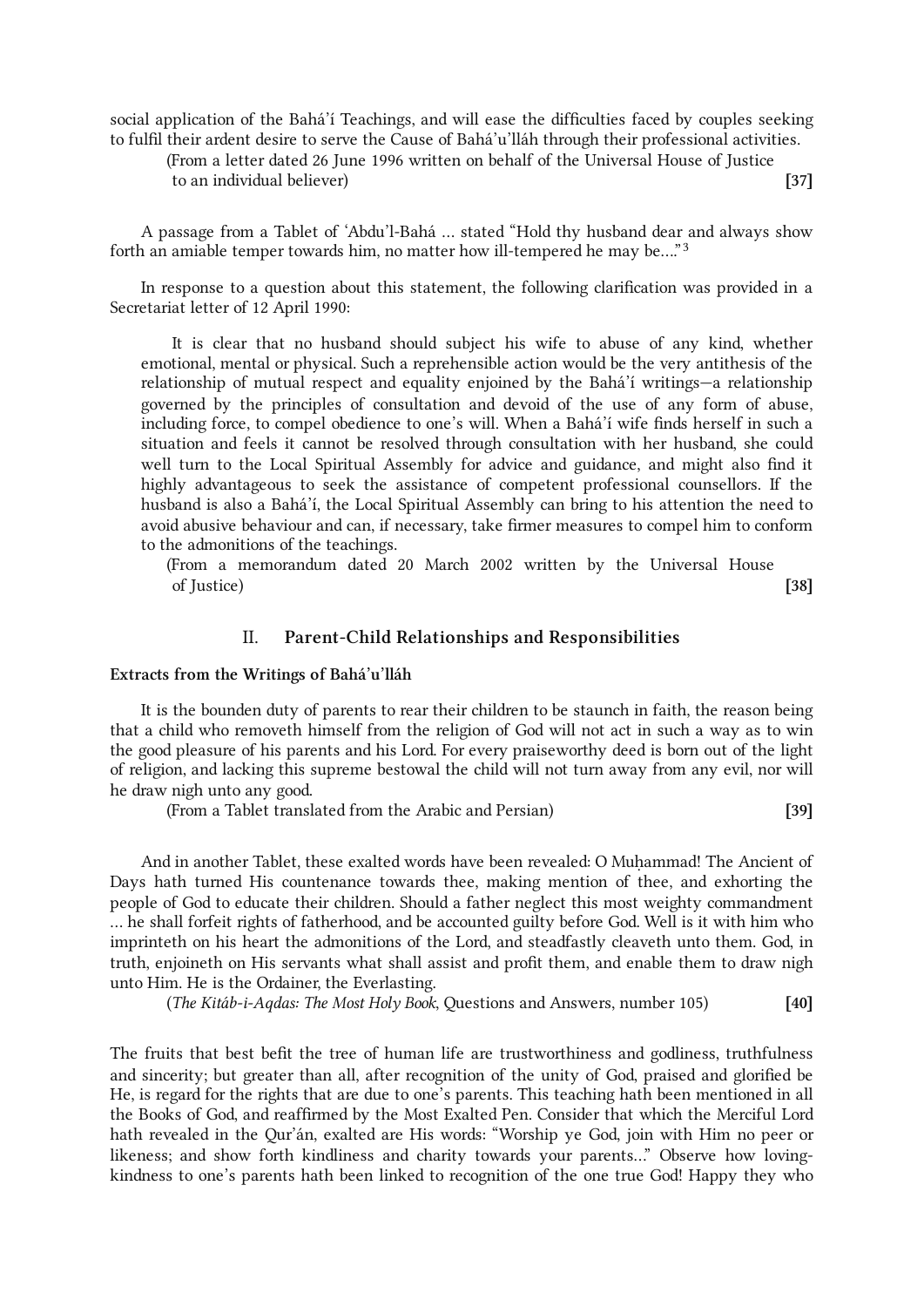are endued with true wisdom and understanding, who see and perceive, who read and understand, and who observe that which God hath revealed in the Holy Books of old, and in this incomparable and wondrous Tablet.

(The Kitáb-i-Aqdas: The Most Holy Book, Questions and Answers, number 106) [41]

<span id="page-12-0"></span>The Pen of Glory counselleth everyone regarding the instruction and education of children. Behold that which the Will of God hath revealed upon Our arrival in the Prison City and recorded in the Most Holy Book. [4](#page-33-3) Unto every father hath been enjoined the instruction of his son and daughter in the art of reading and writing and in all that hath been laid down in the Holy Tablet. He that putteth away that which is commanded unto him, the Trustees are then to take from him that which is required for their instruction, if he be wealthy, and if not the matter devolveth upon the House of Justice.

(Tablets of Bahá'u'lláh Revealed after the Kitáb-i-Aqdas, page 128) [42]

That which is of paramount importance for the children, that which must precede all else, is to teach them the oneness of God and the laws of God. For lacking this, the fear of God cannot be inculcated, and lacking the fear of God an infinity of odious and abominable actions will spring up, and sentiments will be uttered that transgress all bounds….

The parents must exert every effort to rear their offspring to be religious, for should the children not attain this greatest of adornments, they will not obey their parents, which in a certain sense means that they will not obey God. Indeed, such children will show no consideration to anyone, and will do exactly as they please.

(From a Tablet translated from the Arabic and Persian) [43]

Say, O My people! Show honour to your parents and pay homage to them. This will cause blessings to descend upon you from the clouds of the bounty of your Lord, the Exalted, the Great. (From a Tablet translated from the Arabic) [44]

One of the distinguishing characteristics of this most great Dispensation is that the kin of such as have recognized and embraced the truth of this Revelation and have, in the glory of His name, the Sovereign Lord, quaffed the choice, sealed wine from the chalice of the love of the one true God, will, upon their death, if they are outwardly non-believers, be graciously invested with divine forgiveness and partake of the ocean of His Mercy.

This bounty, however, will be vouchsafed only to such souls as have inflicted no harm upon Him Who is the Sovereign Truth nor upon His loved ones. Thus hath it been ordained by Him Who is the Lord of the Throne on High and the Ruler of this world and of the world to come.

(From a Tablet translated from the Arabic and Persian) [45]

Extracts from the Writings and Utterances of 'Abdu'l-Bahá

O ye my two beloved children! The news of your union, as soon as it reached me, imparted infinite joy and gratitude. Praise be to God, those two faithful birds have sought shelter in one nest. I beseech God that He may enable them to raise an honoured family, for the importance of marriage lieth in the bringing up of a richly blessed family, so that with entire gladness they may, even as candles, illuminate the world. For the enlightenment of the world dependeth upon the existence of man. If man did not exist in this world, it would have been like a tree without fruit. My hope is that you both may become even as one tree, and may, through the outpourings of the cloud of loving-kindness, acquire freshness and charm, and may blossom and yield fruit, so that your line may eternally endure.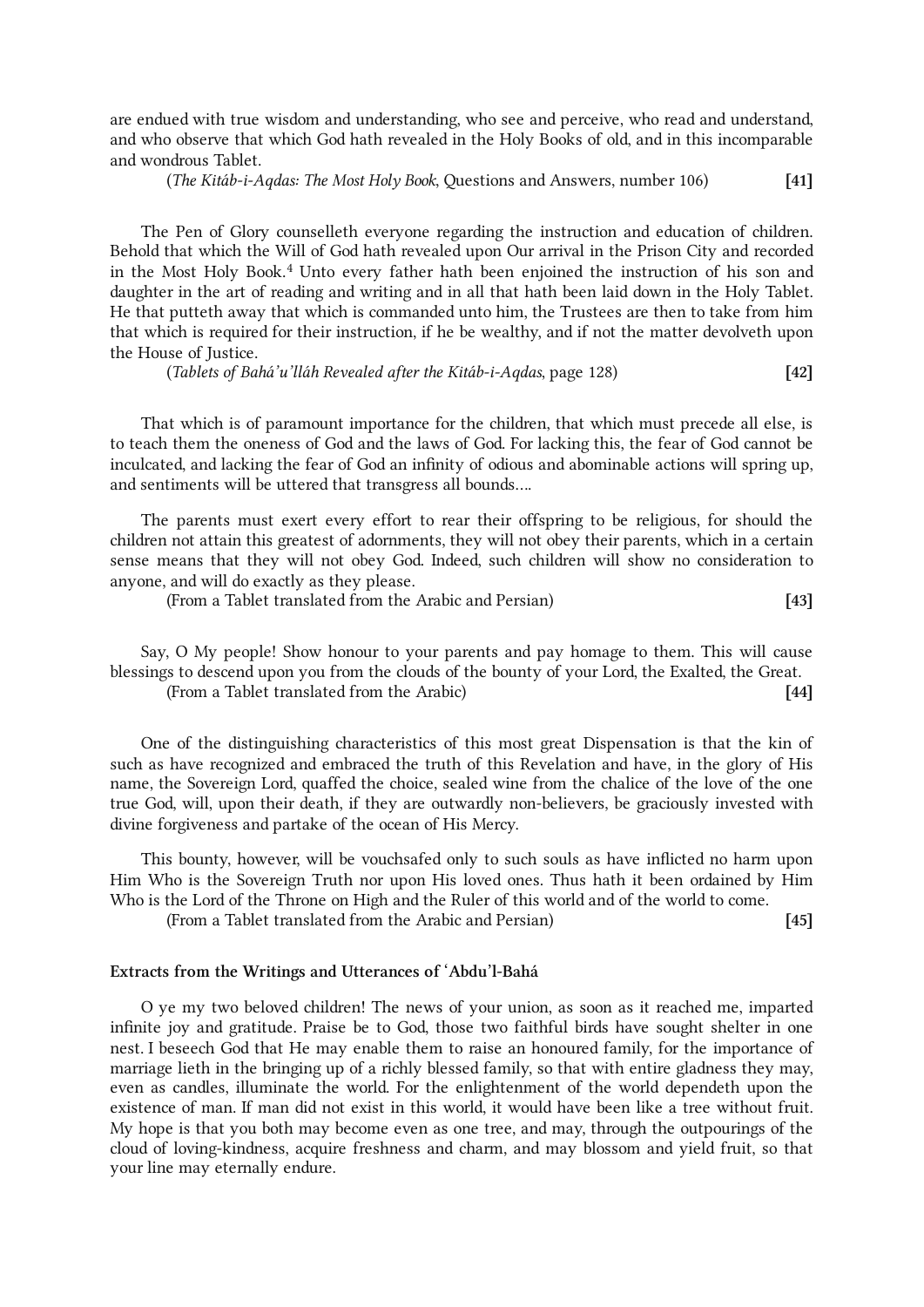Were there no educator, all souls would remain savage, and were it not for the teacher, the children would be ignorant creatures.

It is for this reason that, in this new cycle, education and training are recorded in the Book of God as obligatory and not voluntary. That is, it is enjoined upon the father and mother, as a duty, to strive with all effort to train the daughter and the son, to nurse them from the breast of knowledge and to rear them in the bosom of sciences and arts. Should they neglect this matter, they shall be held responsible and worthy of reproach in the presence of the stern Lord.

(Selections from the Writings of 'Abdu'l-Bahá, paragraphs 98.1 and 98.2) [47]

Ye should consider the question of goodly character as of the first importance. It is incumbent upon every father and mother to counsel their children over a long period, and guide them unto those things which lead to everlasting honour.

(Selections from the Writings of 'Abdu'l-Bahá, paragraph 108.1) [48]

Let the mothers consider that whatever concerneth the education of children is of the first importance. Let them put forth every effort in this regard, for when the bough is green and tender it will grow in whatever way ye train it. Therefore is it incumbent upon the mothers to rear their little ones even as a gardener tendeth his young plants. Let them strive by day and by night to establish within their children faith and certitude, the fear of God, the love of the Beloved of the worlds, and all good qualities and traits. Whensoever a mother seeth that her child hath done well, let her praise and applaud him and cheer his heart; and if the slightest undesirable trait should manifest itself, let her counsel the child and punish him, and use means based on reason, even a slight verbal chastisement should this be necessary. It is not, however, permissible to strike a child, or vilify him, for the child's character will be totally perverted if he be subjected to blows or verbal abuse.

```
(Selections from the Writings of 'Abdu'l-Bahá, paragraph 95.2) [49]
```
While the children are yet in their infancy feed them from the breast of heavenly grace, foster them in the cradle of all excellence, rear them in the embrace of bounty. Give them the advantage of every useful kind of knowledge. Let them share in every new and rare and wondrous craft and art. Bring them up to work and strive, and accustom them to hardship. Teach them to dedicate their lives to matters of great import, and inspire them to undertake studies that will benefit mankind.

(Selections from the Writings of 'Abdu'l-Bahá, paragraph 102.3) [50]

If thou wouldst show kindness and consideration to thy parents so that they may feel generally pleased, this would also please Me, for parents must be highly respected and it is essential that they should feel contented, provided they deter thee not from gaining access to the Threshold of the Almighty, nor keep thee back from walking in the way of the Kingdom. Indeed it behoveth them to encourage and spur thee on in this direction.

(From a Tablet translated from the Persian) [51]

Also a father and mother endure the greatest troubles and hardships for their children; and often when the children have reached the age of maturity, the parents pass on to the other world. Rarely does it happen that a father and mother in this world see the reward of the care and trouble they have undergone for their children. Therefore, children, in return for this care and trouble, must show forth charity and beneficence, and must implore pardon and forgiveness for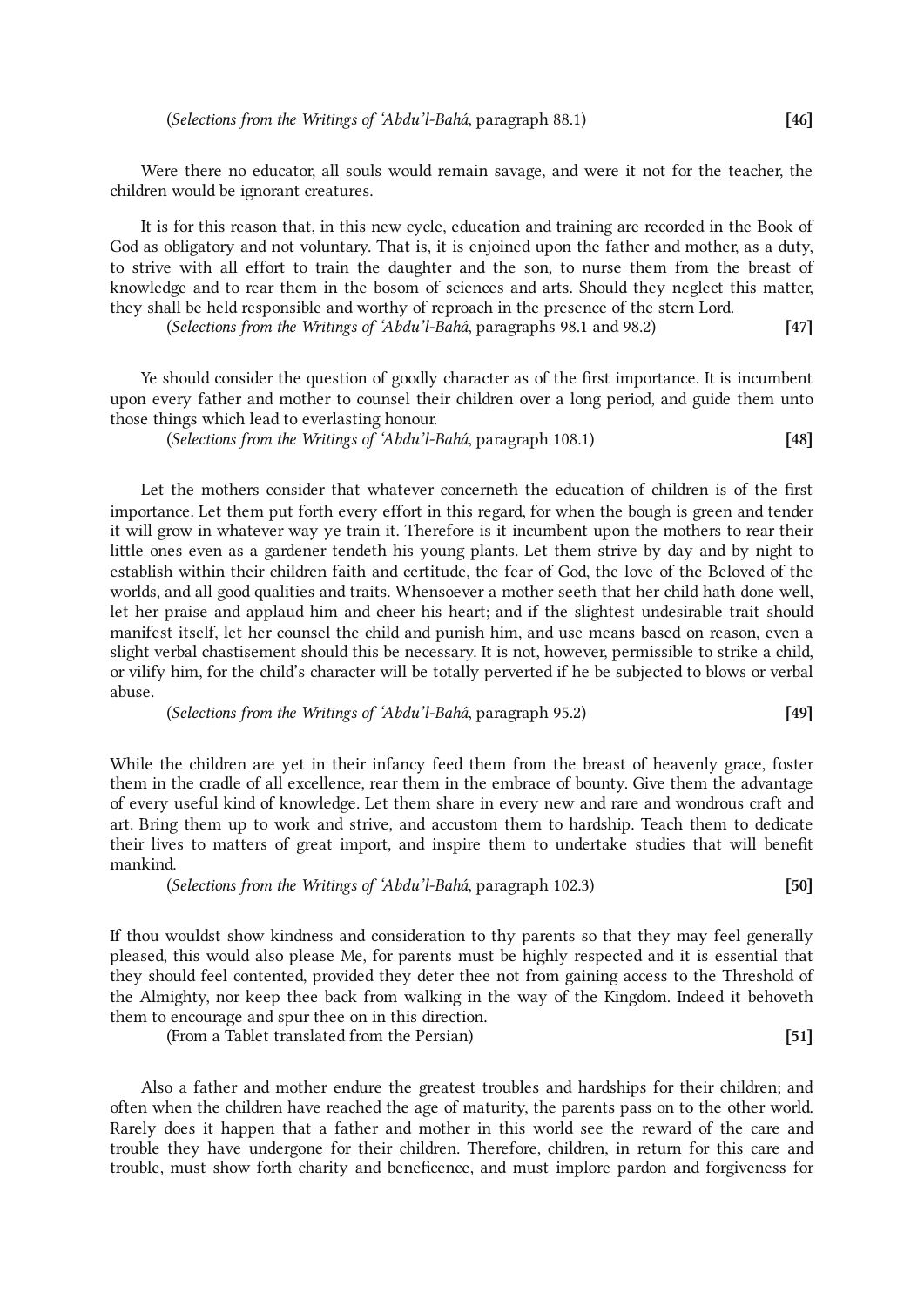their parents. So you ought, in return for the love and kindness shown you by your father, to give to the poor for his sake, with greatest submission and humility implore pardon and remission of sins, and ask for the supreme mercy.

(Some Answered Questions (Wilmette: Bahá'í Publishing Trust, 1984), pages 231 and  $232)$  [52]

Regarding thy question about consultation of a father with his son, or a son with his father, in matters of trade and commerce, consultation is one of the fundamental elements of the foundation of the Law of God. Such consultation is assuredly acceptable, whether between father and son, or with others. There is nothing better than this. Man must consult in all things for this will lead him to the depths of each problem and enable him to find the right solution.

(From a Tablet translated from the Persian) [53]

O dear one of 'Abdu'l-Bahá! Be the son of thy father and be the fruit of that tree. Be a son that hath been born of his soul and heart and not only of water and clay. A real son is such a one as hath branched from the spiritual part of man. I ask God that thou mayest be at all times confirmed and strengthened.

(Selections from the Writings of 'Abdu'l-Bahá, paragraph 117.1) [54]

The father must always endeavour to educate his son and to acquaint him with the heavenly teachings. He must give him advice and exhort him at all times, teach him praiseworthy conduct and character, enable him to receive training at school and to be instructed in such arts and sciences as are deemed useful and necessary. In brief, let him instil into his mind the virtues and perfections of the world of humanity. Above all he should continually call to his mind the remembrance of God so that his throbbing veins and arteries may pulsate with the love of God.

The son, on the other hand, must show forth the utmost obedience towards his father, and should conduct himself as a humble and a lowly servant. Day and night he should seek diligently to ensure the comfort and welfare of his loving father and to secure his good pleasure. He must forgo his own rest and enjoyment and constantly strive to bring gladness to the hearts of his father and mother, that thereby he may attain the good pleasure of the Almighty and be graciously aided by the hosts of the unseen.

(From a Tablet translated from the Persian) [55]

Among the safeguards of the Holy Faith is the training of children, and this is among the weightiest of principles in all the Divine Teachings. Thus from the very beginning mothers must rear their infants in the cradle of good morals—for it is the mothers who are the first educators—so that, when the child cometh to maturity, he will prove to be endowed with all the virtues and qualities that are worthy of praise.

And further, according to the Divine commandments, every child must learn reading and writing, and acquire such branches of knowledge as are useful and necessary, as well as learning an art or skill. The utmost care must be devoted to these matters; any neglect of them, any failure to act on them, is not permissible.

Observe how many penal institutions, houses of detention and places of torture are made ready to receive the sons of men, the purpose being to prevent them, by punitive measures, from committing terrible crimes—whereas this very torment and punishment only increaseth depravity, and by such means the desired aim cannot be properly achieved.

Therefore must the individual be trained from his infancy in such a way that he will never undertake to commit a crime, will, rather, direct all his energies to the acquisition of excellence,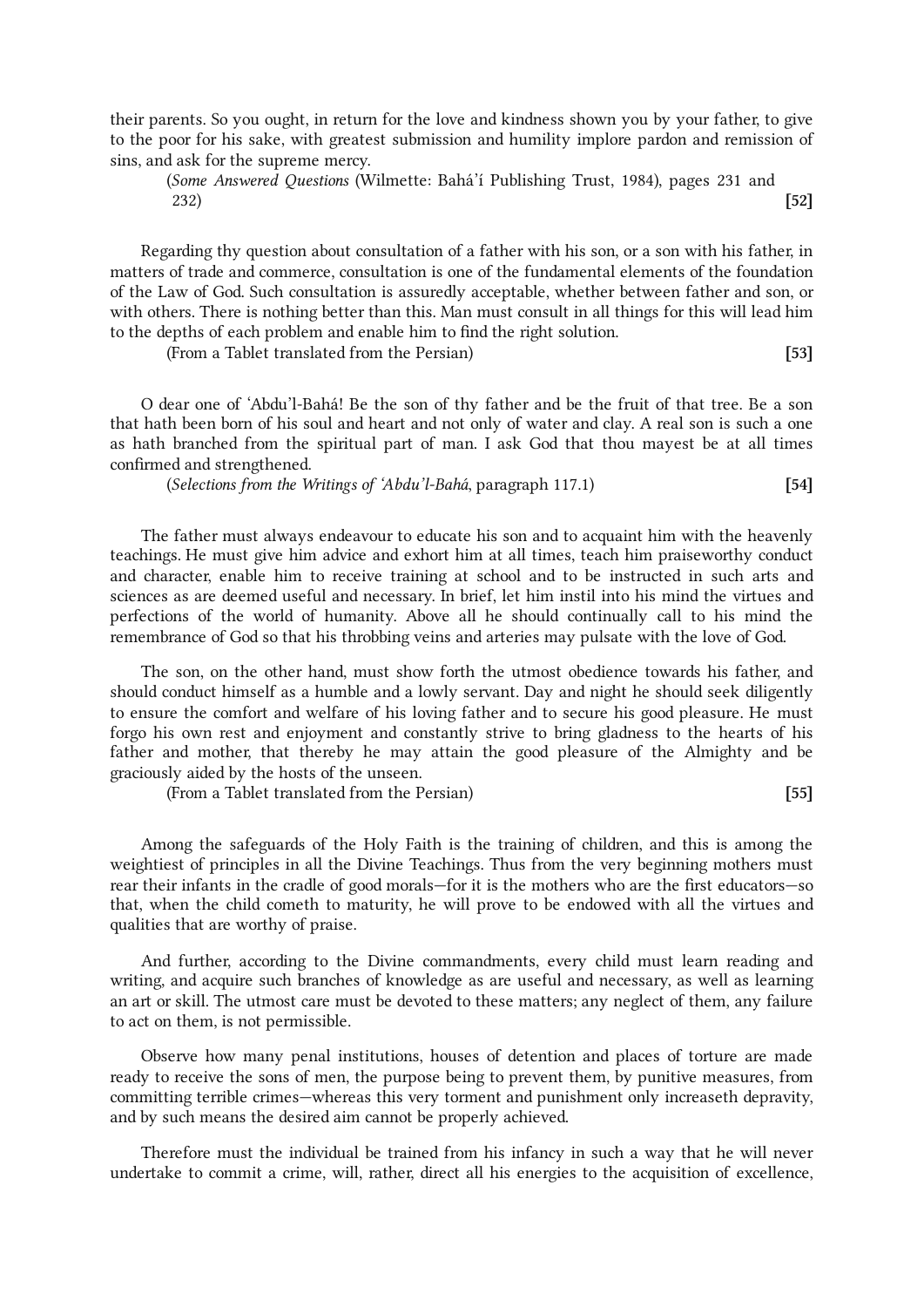and will look upon the very commission of an evil deed as in itself the harshest of all punishments, considering the sinful act itself to be far more grievous than any prison sentence. For it is possible so to train the individual that, although crime may not be completely done away with, still it will become very rare.

The purport is this, that to train the character of humankind is one of the weightiest commandments of God, and the influence of such training is the same as that which the sun exerteth over tree and fruit. Children must be most carefully watched over, protected and trained; in such consisteth true parenthood and parental mercy.

<span id="page-15-0"></span>Otherwise, the children will turn into weeds growing wild, and become the cursed, Infernal Tree, [5](#page-33-4) knowing not right from wrong, distinguishing not the highest of human qualities from all that is mean and vile; they will be brought up in vainglory, and will be hated of the Forgiving Lord.

Wherefore doth every child, new-risen in the garden of Heavenly love, require the utmost training and care.

(From a Tablet translated from the Arabic and Persian) [56]

#### Extracts from Letters Written on Behalf of Shoghi Effendi

It is surely a very unfortunate case when the parents and children differ on some grave issues of life such as marriage, but the best way is not to flout each other's opinion nor to discuss it in a charged atmosphere but rather try to settle it in an amicable way.

Bahá'u'lláh definitely says that the consent of the parents should be obtained before the marriage is sanctioned and that undoubtedly has great wisdom. It will at least detain young people from marrying without considering the subject thoroughly. It is in conformity with this teaching of the Cause that Shoghi Effendi cabled that the consent of your parents should be obtained.

(From a letter dated 29 May 1929 to two believers) [57]

The Guardian was also made very happy to know that you have been blessed with a child whose presence, he feels certain, will contribute to the greater well-being and happiness of you both, and to the further enrichment of your Bahá'í family life. He will pray that under your loving care and guidance this dear child may grow in body, as well as in spirit, and receive such a training as will enable him, later on, to whole-heartedly embrace and serve the Cause. This is indeed your most sacred obligation as Bahá'í parents, and upon the manner and degree of its fulfilment will assuredly depend the success and happiness of your family life.

(From a letter dated 21 July 1938 to an individual believer) [58]

As regards your savings: the Guardian would advise you to act with moderation, and while he would certainly approve of your desire to contribute generously to the Cause, he would urge you at the same time to take into consideration your duties and responsibilities towards your parents, who, as you state, are in need of your financial assistance.

(From a letter dated 10 November 1939 to an individual believer) [59]

The task of bringing up a Bahá'í child, as emphasized time and again in Bahá'í writings, is the chief responsibility of the mother, whose unique privilege is indeed to create in her home such conditions as would be most conducive to both his material and spiritual welfare and advancement. The training which a child first receives through his mother constitutes the strongest foundation for his future development, and it should therefore be the paramount concern of your wife … to endeavour from now imparting to her new-born son such spiritual training as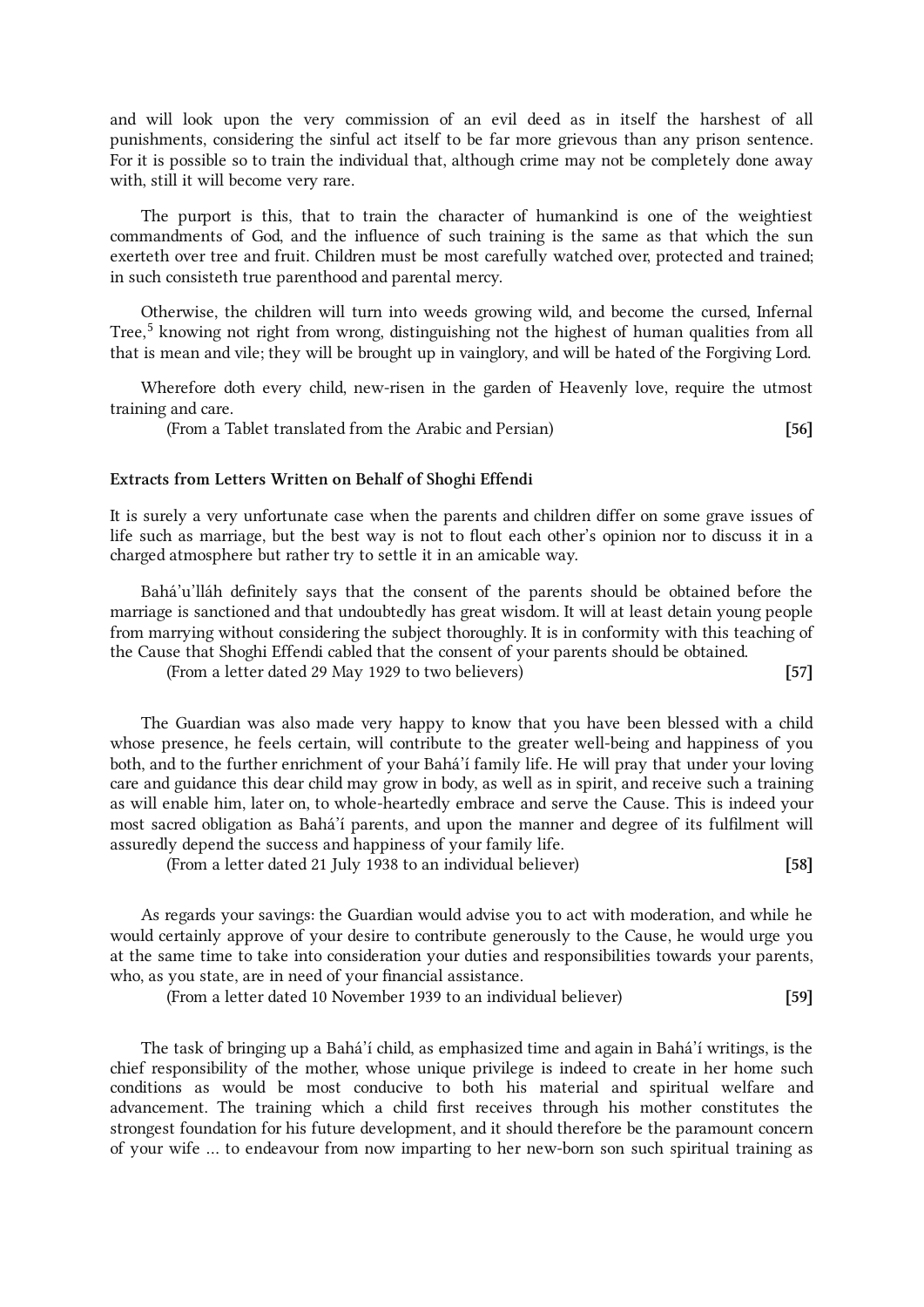would enable him later on to fully assume and adequately discharge all the responsibilities and duties of Bahá'í life.

(From a letter dated 16 November 1939 to an individual believer) [60]

<span id="page-16-0"></span>With reference to the question of the training of children:<sup>[6](#page-33-5)</sup> given the emphasis placed by Bahá'u'lláh and 'Abdu'l-Bahá on the necessity for the parents to train their children while still in their tender age, it would seem preferable that they should receive their first training at home at the hand of their mother, rather than be sent to a nursery. Should circumstances, however, compel a Bahá'í mother to adopt the latter course there can be no objection.

(From a letter dated 13 November 1940 to an individual believer) [61]

The question of the training and education of children in case one of the parents is a non-Bahá'í is one which solely concerns the parents themselves, who should decide about it the way they find best and most conducive to the maintenance of the unity of their family, and to the future welfare of their children. Once the child comes of age, however, he should be given full freedom to choose his religion, irrespective of the wishes and desires of his parents.

(From a letter dated 14 December 1940 to a National Spiritual Assembly) [62]

Deep as are family ties, we must always remember that the spiritual ties are far deeper; they are everlasting and survive death, whereas physical ties, unless supported by spiritual bonds, are confined to this life. You should do all in your power, through prayer and example, to open the eyes of your family to the Bahá'í Faith, but do not grieve too much over their actions. Turn to your Bahá'í brothers and sisters who are living with you in the light of the Kingdom.

Indeed the believers have not yet fully learned to draw on each other's love for strength and consolation in time of need. The Cause of God is endowed with tremendous powers, and the reason the believers do not gain more from it is because they have not learned to fully draw on these mighty forces of love and strength and harmony generated by the Faith.

(From a letter dated 8 May 1942 to an individual believer) [63]

Regarding the Guardian's statement that pioneering is conditioned upon the consent of parents and that it would be necessary for them to concur, you have asked whether this ruling applies equally to children who are of age and those who are not. The Guardian's reply is that the ruling applies only to those who have not yet come of age.

(From a letter translated from the Persian dated 18 January 1943 to a National Spiritual Assembly) [64]

Bahá'u'lláh has clearly stated the consent of all living parents is required for a Bahá'í marriage. This applies whether the parents are Bahá'ís or non-Bahá'ís, divorced for years or not. This great law He has laid down to strengthen the social fabric, to knit closer the ties of the home, to place a certain gratitude and respect in the hearts of children for those who have given them life and sent their souls out on the eternal journey towards their Creator. We Bahá'ís must realize that in present-day society the exact opposite process is taking place: young people care less and less for their parents' wishes, divorce is considered a natural right, and obtained on the flimsiest and most unwarrantable and shabby pretexts. People separated from each other, especially if one of them has had full custody of the children, are only too willing to belittle the importance of the partner in marriage also responsible as a parent for bringing those children into this world. The Bahá'ís must, through rigid adherence to the Bahá'í laws and teachings, combat these corrosive forces which are so rapidly destroying home life and the beauty of family relationships, and tearing down the moral structure of society.

(From a letter dated 25 October 1947 to a National Spiritual Assembly) [65]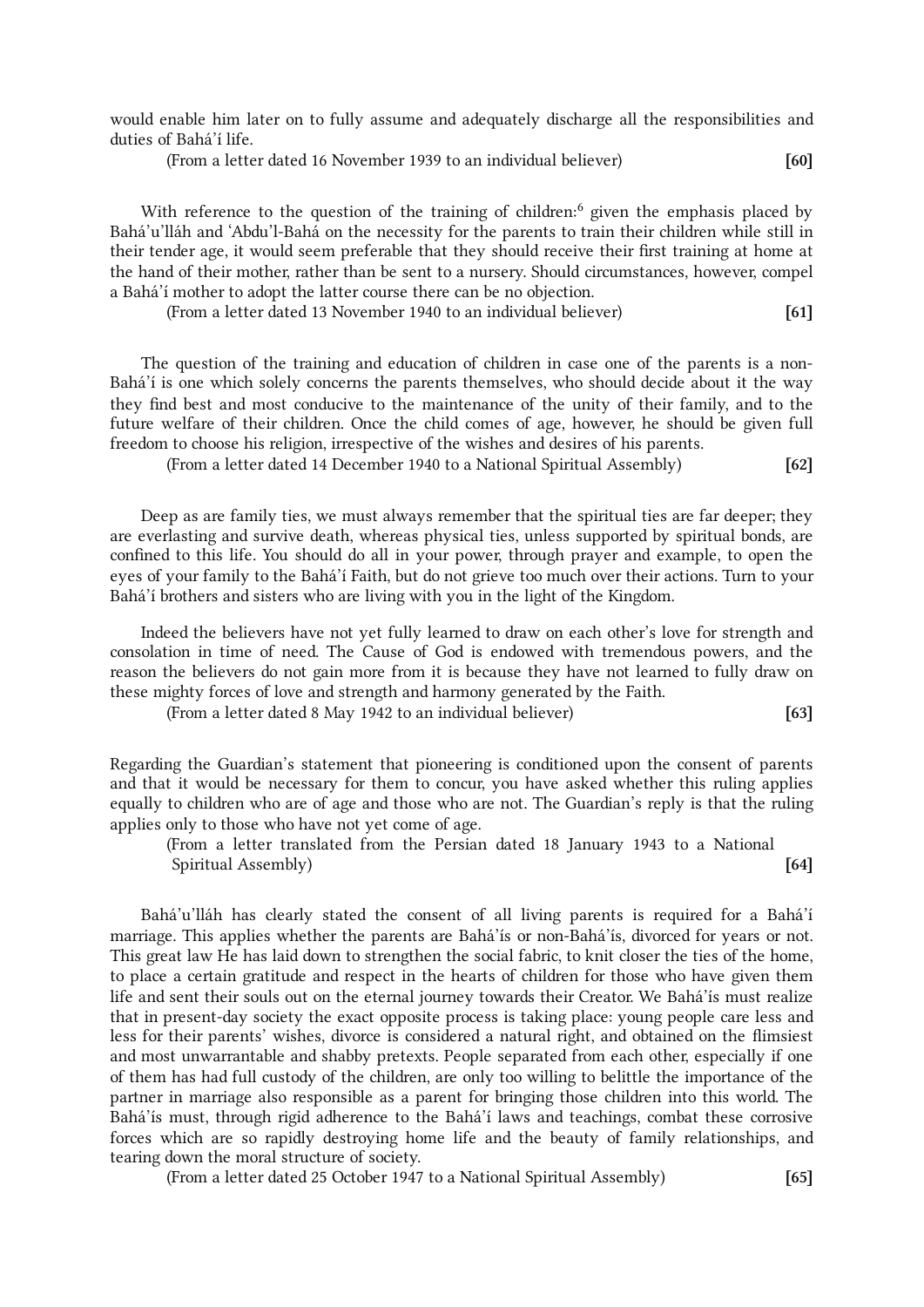Up to the age of fifteen years, children are under the direction of their parents. At the age of fifteen, they may declare their Faith as a conviction, and be registered as Bahá'í youth, whether the parents are Bahá'ís or not. Children under the age of fifteen, of Bahá'í parents, who wish to attend meetings and associate with the friends as Bahá'ís may do so. If non-Bahá'í parents permit a child of less than fifteen to attend Bahá'í meetings, and in fact, to be a Bahá'í, this is likewise permissible.

(From a letter dated 23 July 1954 to a National Spiritual Assembly) [66]

If the condition of the health of your parents is such that your presence is really needed, then you should not leave them. If, however, there is some other relative who could care for them, then you could help with the work in … and aid the friends in establishing the Faith on a solid foundation there.

(From a letter dated 28 October 1955 to an individual believer) [67]

#### Extracts from Letters Written by and on Behalf of the Universal House of Justice

The Universal House of Justice has received your letter of 23 June 1977 in which you express the ardent desire of yourself and your husband to see your children grow as active supporters of the Faith, and you ask whether, in view of the responsibilities of Bahá'í parents in the pioneering field, the seeming sufferings the children bear as the result of their parents' commitments in service to the Cause will somehow be compensated. We have been asked by the Universal House of Justice to convey to you the following points.

In considering this problem it is important to bear in mind the reality of the unity of the family, and the children's part in its activities….

It should also be realized that a child, from early life, is a conscious and thinking soul, a member of his family with his own duties towards it, and is able to make his own sacrifices for the Faith in many ways. It is suggested that the children should be made to feel that they are given the privilege and opportunity of participating in the decisions as to the services their parents are able to offer, thus making their own conscious decision to accept those services with consequence for their own lives. Indeed, the children can be led to realize that it is the earnest wish of their parents to undertake such services with their children's whole-hearted support.

(From a letter dated 23 August 1977 written on behalf of the Universal House of Justice to an individual believer) [68]

The Universal House of Justice has received your letter mailed 19 February 1982 in which you express your ardent desire to fulfil your responsibilities as a mother to guide your children aright and enable them to become firm supporters of the Cause of the Blessed Beauty. We are asked to convey to you the following points….

The House of Justice shares your concern that children from homes of devoted Bahá'í parents have left the Faith. Unfortunately there have been cases where parents have served the Cause to the detriment of the children and the family unit….

There are many hints in the writings concerning the guidance which parents should give their children. Perhaps you have studied A Compilation on Bahá'í Education….

This compilation contains many references to the importance of family unity. If children are raised in homes where the family is happy and united, where thoughts and actions are directed to spiritual matters and the progress of the Cause, there is every reason to believe that the children will acquire heavenly qualities and become defenders of His Faith.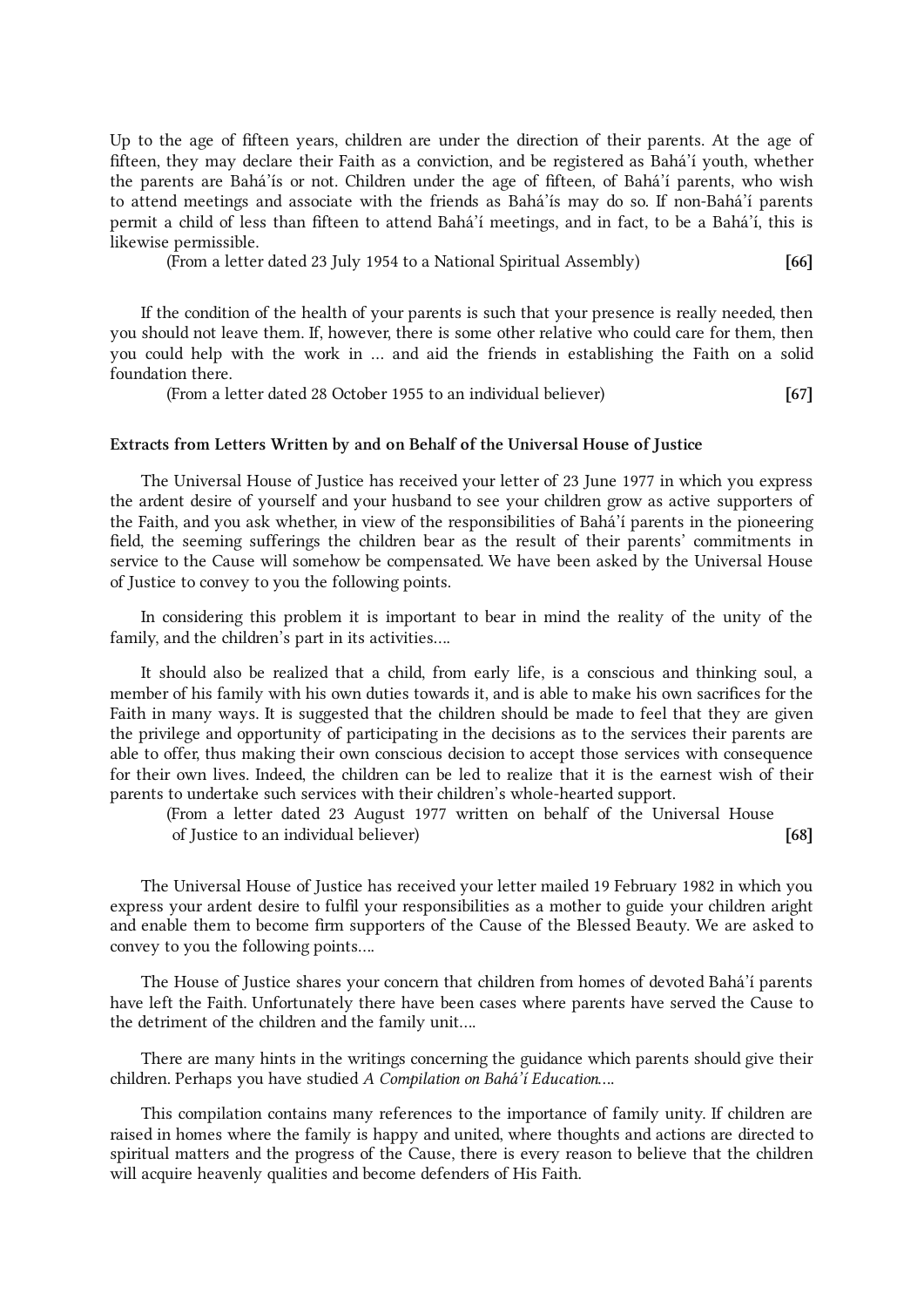It is hoped that the above will offer assistance and reassurance and enable you to approach the duties of motherhood with joy and confidence. In parenthood, as in so many fields of endeavour, we can but do our best, aware that we shall inevitably fall short of the perfect standards towards which we strive, but confident that God will support those who labour in the path of His Faith, will answer our prayers and will make good our deficiencies.

(From a letter dated 29 March 1982 written on behalf of the Universal House of Justice to an individual believer) [69]

The Universal House of Justice has received your letter of 14 September 1982 concerning the role of Local Spiritual Assemblies in guiding parents and children in standards of behaviour for children at community gatherings, such as Nineteen Day Feasts and Bahá'í Holy Day observances.

… The House of Justice has instructed us to say that children should be trained to understand the spiritual significance of the gatherings of the followers of the Blessed Beauty, and to appreciate the honour and bounty of being able to take part in them, whatever their outward form may be. It is realized that some Bahá'í observances are lengthy and it is difficult for very small children to remain quiet for so long. In such cases one or other of the parents may have to miss part of the meeting in order to care for the child. The Spiritual Assembly can also perhaps help the parents by providing for a children's observance, suited to their capacities, in a separate room during part of the community's observance. Attendance at the whole of the adult celebration thus becomes a sign of growing maturity and a distinction to be earned by good behaviour.

In any case, the House of Justice points out that parents are responsible for their children and should make them behave when they attend Bahá'í meetings. If children persist in creating a disturbance they should be taken out of the meeting. This is not merely necessary to ensure the properly dignified conduct of Bahá'í meetings but is an aspect of the training of children in courtesy, consideration for others, reverence, and obedience to their parents.

(From a letter dated 14 October 1982 written on behalf of the Universal House of Justice to a National Spiritual Assembly) [70]

<span id="page-18-0"></span>No detailed elaboration has been found in the Writings of the points covered in the statement by 'Abdu'l-Bahá which you quoted in your letter; the statement must be perceived in the total context of the Tablet from which it was excerpted.<sup>[7](#page-33-6)</sup> It gives emphasis to the requisites for the training of the young from their earliest years to enable them to meet the challenges of adult life and to contribute towards maintaining the norms of a balanced, progressive society; and it underscores the serious consequences that may be normally expected if due attention is not given to such requisites. In a society wholly regulated by the laws and ordinances brought by Bahá'u'lláh it will be easier to appreciate the framework in which these requisites will produce their maximum effect.

'Abdu'l-Bahá's statement, it should be noted, refers to attempts made by others. It does not refer to the individual's own efforts to learn and refine his own character. Fortunately, there exist the repeated promises in our sacred writings of the dispensations of God's mercy which are accessible to errant souls, and we have proof from the lives of the heroes of the Faith, as well as from those of ordinary people, of the power of one's faith in God to change behaviour. As you know, a principal purpose for the coming of the Manifestation is to transform the character of individuals and, through them, the character of society as a whole. Thus He lays down laws and ordinances which enable such a broad change to occur; the ideal end is achieved gradually through individual struggle, trial and error, and, above all, steadfast faith in God.

(From a letter dated 4 June 1984 written on behalf of the Universal House of Justice to an individual believer) [71]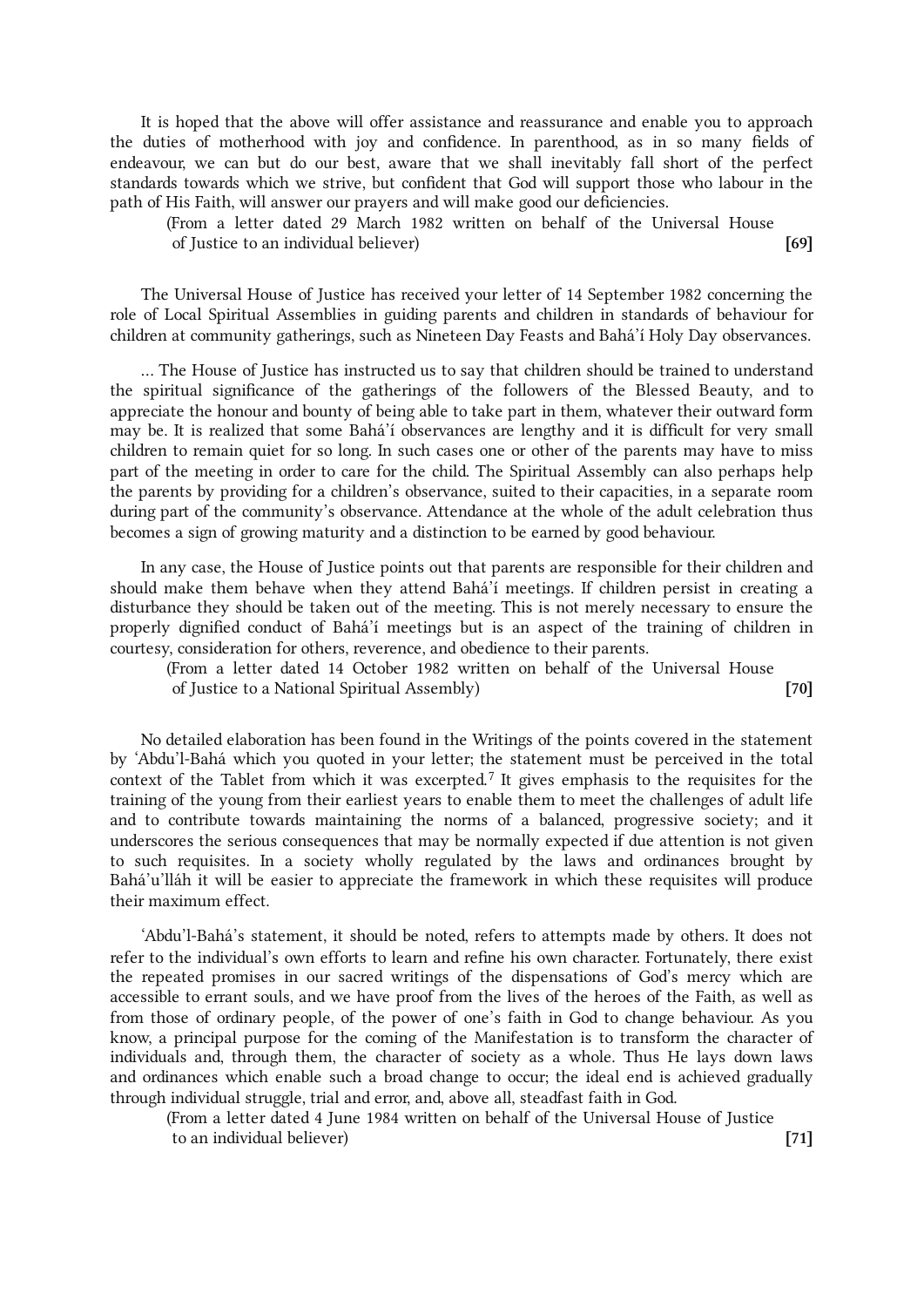With regard to your question whether mothers should work outside the home, it is helpful to consider the matter from the perspective of the concept of a Bahá'í family. This concept is based on the principle that the man has primary responsibility for the financial support of the family, and the woman is the chief and primary educator of the children. This by no means implies that these functions are inflexibly fixed and cannot be changed and adjusted to suit particular family situations, nor does it mean that the place of the woman is confined to the home. Rather, while primary responsibility is assigned, it is anticipated that fathers would play a significant role in the education of the children and women could also be breadwinners. As you rightly indicated, 'Abdu'l-Bahá encouraged women to "participate fully and equally in the affairs of the world".

In relation to your specific queries, the decision concerning the amount of time a mother may spend in working outside the home depends on circumstances existing within the home, which may vary from time to time. Family consultation will help to provide the answers. As to the question whether courses of professional training will in future be more flexible, the House of Justice points out that future conditions will dictate such matters.

(From a letter dated 9 August 1984 written on behalf of the Universal House of Justice to an individual believer) [72]

The seeker to whom you refer seems to have misconstrued the Bahá'í teachings about the responsibility of the parents for the education of their children. The father certainly has a very important role to play. In the Kitáb-i-Aqdas itself, Bahá'u'lláh revealed:

Unto every father hath been enjoined the instruction of his son and daughter in the art of reading and writing and in all that hath been laid down in the Holy Tablet…. He that bringeth up his son or the son of another, it is as though he hath brought up a son of Mine; upon him rest My glory, My loving-kindness, My mercy, that have compassed the world.

The great importance attached to the mother's role derives from the fact that she is the first educator of the child. Her attitude, her prayers, even what she eats and her physical condition have a great influence on the child when it is still in the womb. When the child is born, it is she who has been endowed by God with the milk which is the first food designed for it, and it is intended that, if possible, she should be with the baby to train and nurture it in its earliest days and months. This does not mean that the father does not also love, pray for, and care for his baby, but as he has the primary responsibility of providing for the family, his time to be with his child is usually limited, while the mother is usually closely associated with the baby during this intensely formative time when it is growing and developing faster than it ever will again during the whole of its life. As the child grows older and more independent, the relative nature of its relationship with its mother and father modifies and the father can play a greater role.

It may be helpful to stress to your seeker that the Bahá'í principle of the equality of men and women is clearly stated in the teachings, and the fact that there is diversity of function between them in certain areas does not negate this principle.

(From a letter dated 23 August 1984 written on behalf of the Universal House of Justice to two believers) [73]

The House of Justice recognizes full well the suffering that many women go through as single mothers, taking the entire responsibility for raising and supporting their children. The purpose of the Bahá'í Faith is to effect a fundamental transformation in the whole basis of human society, which will involve the spiritualization of mankind, the achievement of unity in human relationships and the acceptance of such vital principles as that of the equality of men and women; as a result, the stability of marriage will be enhanced, and there will be a drastic decrease in the conditions giving rise to marriage breakdowns. To attain this objective speedily, the Bahá'í community must continue to attract the spiritual powers indispensable for its success; this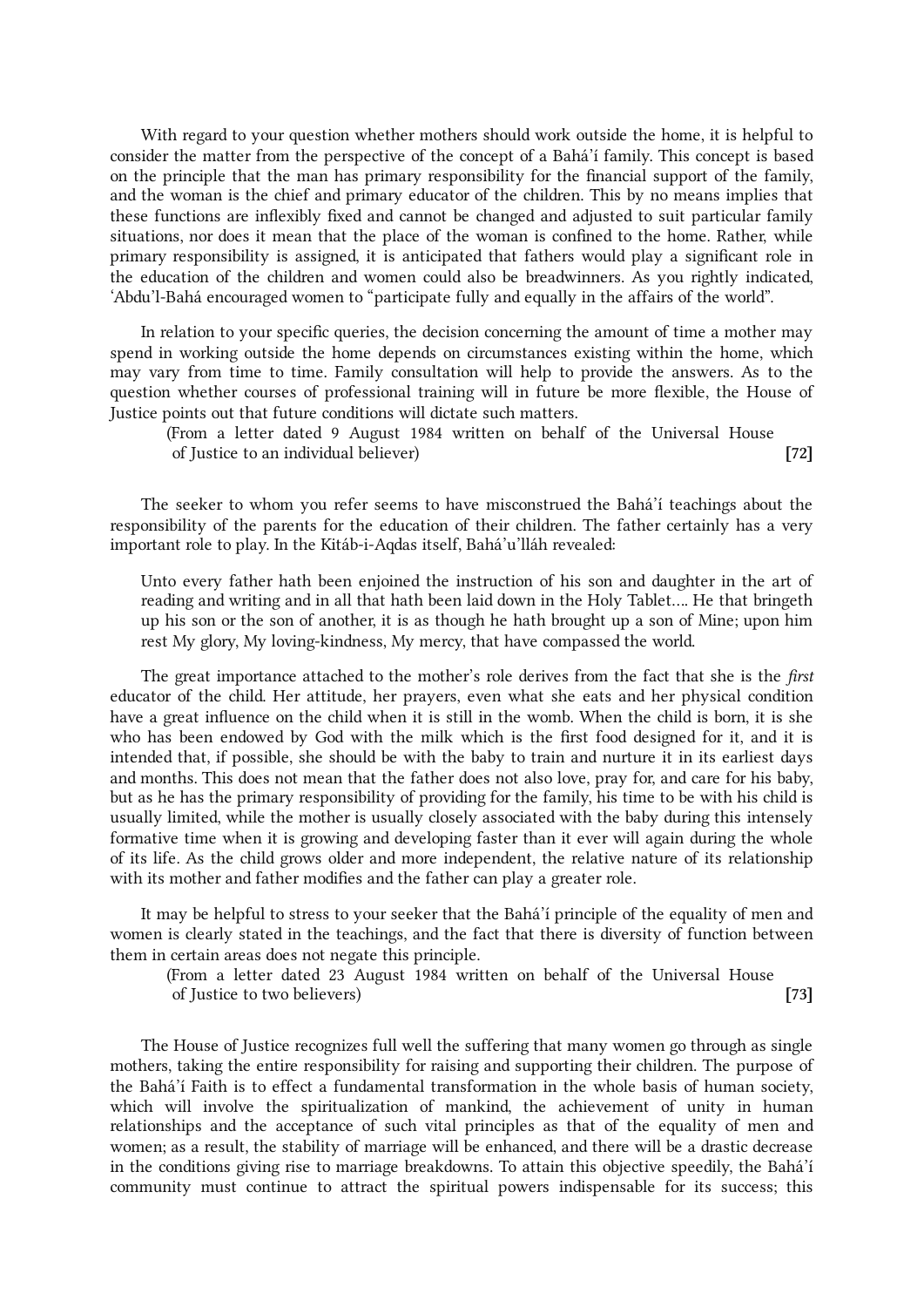requires strict adherence to the principles set out in the Bahá'í teachings, with confidence that the wisdom underlying these teachings will gradually become apparent to the generality of mankind.

(From a letter dated 11 January 1988 written on behalf of the Universal House of Justice to an individual believer) [74]

<span id="page-20-0"></span>The issues you have raised<sup>[8](#page-33-7)</sup> are best considered in the light of the Bahá'í teachings concerning family relationships. There should be a spirit of mutual respect and consideration between parents and children, in which the children turn to their parents for advice and direction, and the parents train and nurture their offspring. The fruit of this relationship is that the children grow into adulthood with their powers of discrimination and judgement refined, so that they can steer the course of their lives in a manner most conducive to their welfare.

Within the framework of this mutual respect, the parents are called upon to show wisdom and discretion when their offspring are developing friendships which might ultimately lead to marriage. They should consider carefully the circumstances under which advice should be given, and conditions under which their intervention would be construed as interference.

For their part, the offspring should recognize that their parents are deeply interested in their welfare, and that the views of the parents warrant respect and careful consideration.

As you know, the initial choice of marriage partner is made by the two individuals directly involved, and the consent of all living parents is then sought, and is required for the marriage to take place.

In this matter, as in all aspects of human relations, consultation is of great value in resolving misunderstandings and in clarifying what is the best course of behaviour in the light of the Bahá'í teachings.

(From a letter dated 25 July 1988 written on behalf of the Universal House of Justice to an individual believer) [75]

Although the mother's part in the bringing up of the children is very great indeed, we feel that it is crucial not to underestimate the importance of the responsibility that the Writings place upon the father in this area. There is a current tendency for fathers to leave the education of children to their mothers to an entirely unjustifiable degree, and we would not wish the impression to be given that the Bahá'í teachings confirm such an attitude.

(From a memorandum dated 28 February 1989 written by Universal House of Justice) [76]

Teaching the Cause is undoubtedly the most meritorious of all deeds, and the friends are doubly blessed when they combine teaching with pioneering. Attending to the needs of the family is also of paramount spiritual importance, and it is not permissible to ignore the development of the family so as to serve the Faith in a particular way. Teaching the Faith and meeting the needs of the family must both be regarded as high on the scale of service to God, but the particular circumstances of a family determine the degree to which each must be dealt with. It is inevitable that the children of pioneers are called upon to share the sacrifices of their parents when they move to a foreign field, just as the children of Bahá'u'lláh and 'Abdu'l-Bahá shared Their sacrifices. But it should not be forgotten that the children also partake of the spiritual blessings and rewards of pioneering.

(From a letter dated 8 February 1990 written on behalf of the Universal House of Justice to an individual believer) [77]

You have raised several questions about the treatment of children. It is clear from the Bahá'í Writings that a vital component of the education of children is the exercise of discipline. Shoghi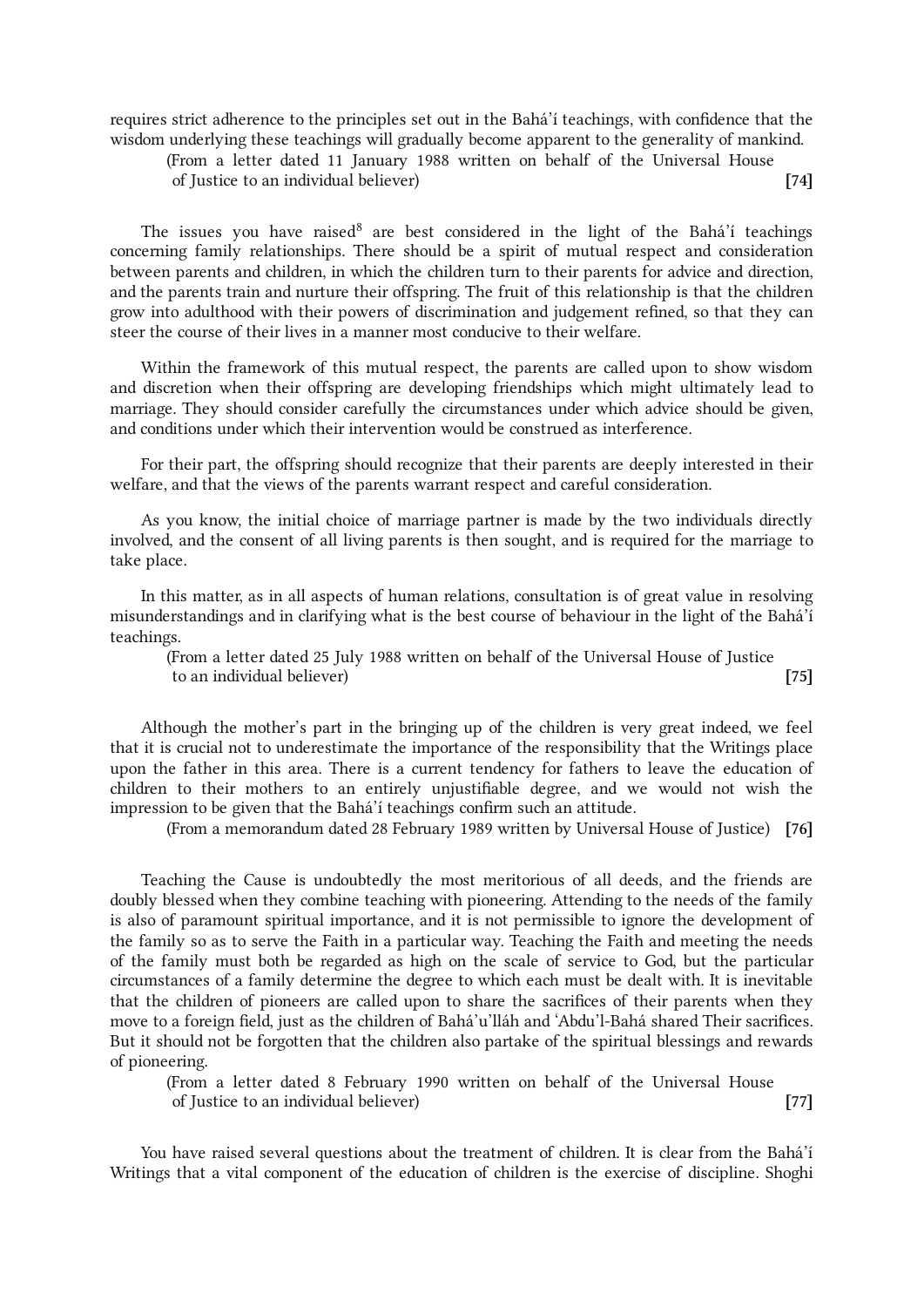Effendi has stated, in a letter written on his behalf about the education of children, that:

Discipline of some sort, whether physical, moral or intellectual is indeed indispensable, and no training can be said to be complete and fruitful if it disregards this element. The child when born is far from being perfect. It is not only helpless, but actually is imperfect, and even is naturally inclined towards evil. He should be trained, his natural inclinations harmonized, adjusted and controlled, and if necessary suppressed or regulated, so as to ensure his healthy physical and moral development. Bahá'í parents cannot simply adopt an attitude of nonresistance towards their children, particularly those who are unruly and violent by nature. It is not even sufficient that they should pray on their behalf. Rather they should endeavour to inculcate, gently and patiently, into their youthful minds such principles of moral conduct and initiate them into the principles and teachings of the Cause with such tactful and loving care as would enable them to become "true sons of God" and develop into loyal and intelligent citizens of His Kingdom….

While the physical discipline of children is an acceptable part of their education and training, such actions are to be carried out "gently and patiently" and with "loving care", far removed from the anger and violence with which children are beaten and abused in some parts of the world. To treat children in such an abhorrent manner is a denial of their human rights, and a betrayal of the trust which the weak should have in the strong in a Bahá'í community.

It is difficult to imagine a more reprehensible perversion of human conduct than the sexual abuse of children, which finds its most debased form in incest. At a time in the fortunes of humanity when, in the words of the Guardian, "The perversion of human nature, the degradation of human conduct, the corruption and dissolution of human institutions, reveal themselves … in their worst and most revolting aspects," and when "the voice of human conscience is stilled," when "the sense of decency and shame is obscured," the Bahá'í institutions must be uncompromising and vigilant in their commitment to the protection of the children entrusted to their care, and must not allow either threats or appeals to expediency to divert them from their duty. A parent who is aware that the marriage partner is subjecting a child to such sexual abuse should not remain silent, but must take all necessary measures, with the assistance of the Spiritual Assembly or civil authorities if necessary, to bring about an immediate cessation of such grossly immoral behaviour, and to promote healing and therapy.

Bahá'u'lláh has placed great emphasis on the duties of parents toward their children, and He has urged children to have gratitude in their hearts for their parents, whose good pleasure they should strive to win as a means of pleasing God Himself. However, He has indicated that under certain circumstances, the parents could be deprived of the right of parenthood as a consequence of their actions. The Universal House of Justice has the right to legislate on this matter. It has decided for the present that all cases should be referred to it in which the conduct or character of a parent appears to render him unworthy of having such parental rights as that of giving consent to marriage. Such questions could arise, for example, when a parent has committed incest, or when the child was conceived as a consequence of rape, and also when a parent consciously fails to protect the child from flagrant sexual abuse.

(From a letter dated 24 January 1993 written on behalf of the Universal House of Justice to an individual believer) [78]

…Although Bahá'í children do not automatically inherit the Faith of their parents, the parents are responsible for the upbringing and spiritual welfare of their children. Bahá'í parents must therefore strive to convey to their children from their earliest days an awareness of God and love for Him, and must endeavour to guide the children into wholehearted obedience to the exhortations, ordinances and laws of Bahá'u'lláh. Among these is the recognition of and love for all the Manifestations of God, association with the followers of all religions, friendship towards all human beings, and the importance of the independent investigation of truth. It is natural,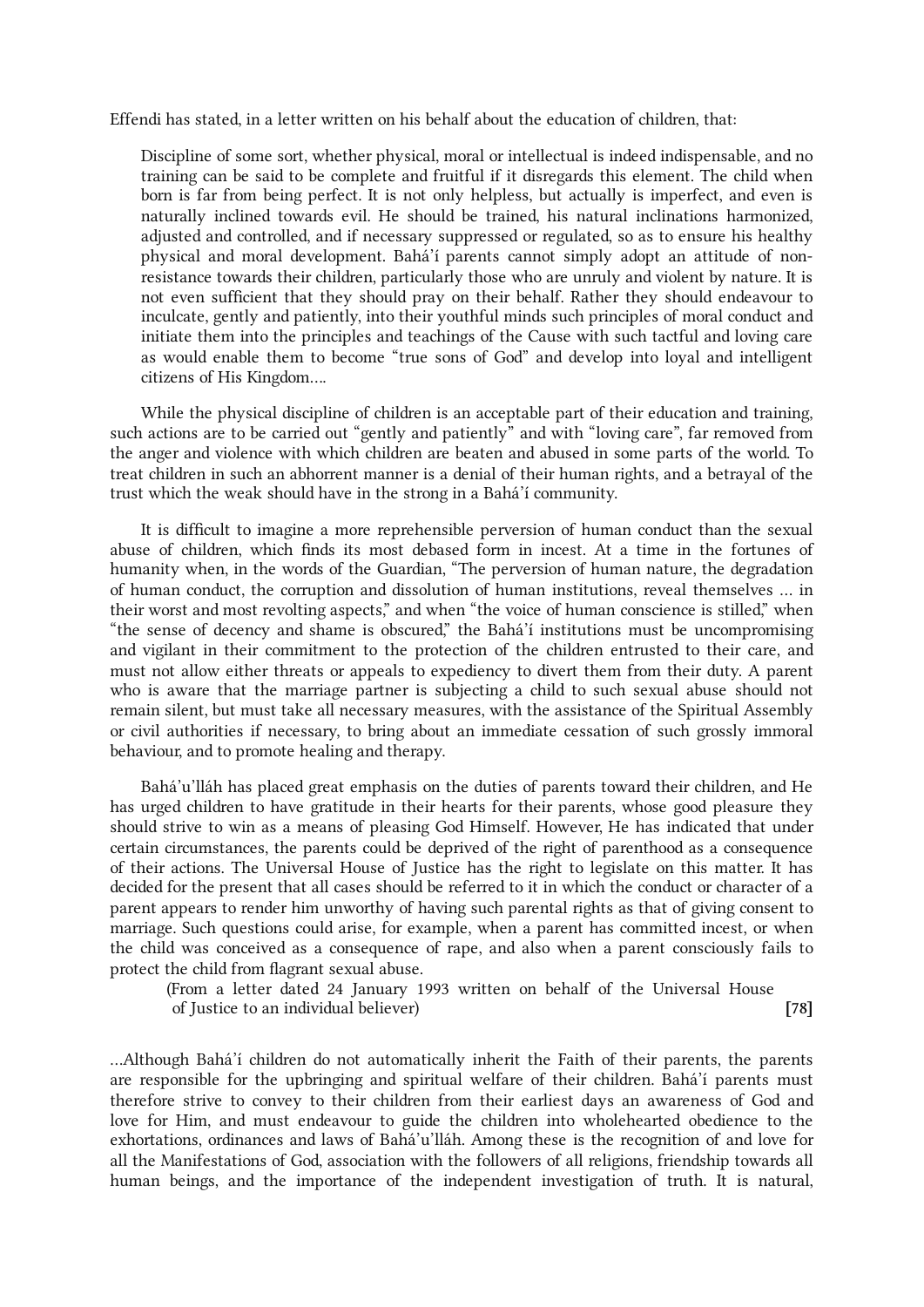therefore, to regard the children of Bahá'ís as Bahá'í unless there is a reason to conclude the contrary. With such a basis of knowledge and understanding each child will be better equipped to think clearly and judge for himself as to what course he should follow upon reaching the age of maturity or in his adult life.

(From a letter dated 26 January 1994 written on behalf of the Universal House of Justice to an individual believer) [79]

There are many passages in the Sacred Writings that emphasize the importance of family unity, and the great responsibility that children have toward their parents and parents toward their children. In this regard, Bahá'ís are indeed called to be obedient to their parents….

One of the most important principles of the Faith, however, is the principle of moderation in all things. Even virtues, if they are carried to excess and are not balanced by other, complementary virtues, can cause untold harm. For example, a child should not be expected to obey a parent's instruction to commit a sin. There is a danger, furthermore, in aggrandizing any single law in isolation either from the fundamental principles that underlie it or from other laws. As explained by 'Abdu'l-Bahá, the unity of the family is of critical importance, but must be balanced against the rights of each member of the family:

According to the teachings of Bahá'u'lláh the family, being a human unit, must be educated according to the rules of sanctity. All the virtues must be taught the family. The integrity of the family bond must be constantly considered, and the rights of the individual members must not be transgressed. The rights of the son, the father, the mother—none of them must be transgressed, none of them must be arbitrary. Just as the son has certain obligations to his father, the father, likewise, has certain obligations to his son. The mother, the sister and other members of the household have their certain prerogatives. All these rights and prerogatives must be conserved, yet the unity of the family must be sustained. The injury of one shall be considered the injury of all; the comfort of each, the comfort of all; the honour of one, the honour of all.

(The Promulgation of Universal Peace: Talks Delivered by 'Abdu'l-Bahá during His Visit to the United States and Canada in 1912, Second Edition (Wilmette: Bahá'í Publishing Trust, 1982), page 168)

Another fundamental principle that should influence a Bahá'í's understanding of and approach to the requirement to be obedient to parents is the exhortation to consult in all things. According to 'Abdu'l-Bahá, consultation is, in fact, "one of the fundamental elements of the foundation of the Law of God." If, through consultation, a child and parent can deepen their understanding of each other's viewpoint and achieve unity of thought and purpose, then conflicts over obedience can be avoided.

With respect to your discussion of the relationship between obedience to parents on the one hand and individual self-expression, freedom, and spiritual growth on the other, the House of Justice suggests an alternative understanding for your consideration. Although individual persons are responsible for their own actions and spiritual development, individuals do not exist in isolation, but as parts of families and communities. Deciding to forgo one's personal wishes in deference to one's parents—or to the institutions of the Faith, civil authorities, or the law for that matter—represents an expression of free will, not a curtailment of it. By choosing to obey, a child can contribute to unity of the family and thereby further the Cause of God.

(From a letter dated 24 September 1997 written on behalf of Universal House of Justice to an individual believer) [80]

Our children need to be nurtured spiritually and to be integrated into the life of the Cause. They should not be left to drift in a world so laden with moral dangers. In the current state of society, children face a cruel fate. Millions and millions in country after country are dislocated socially.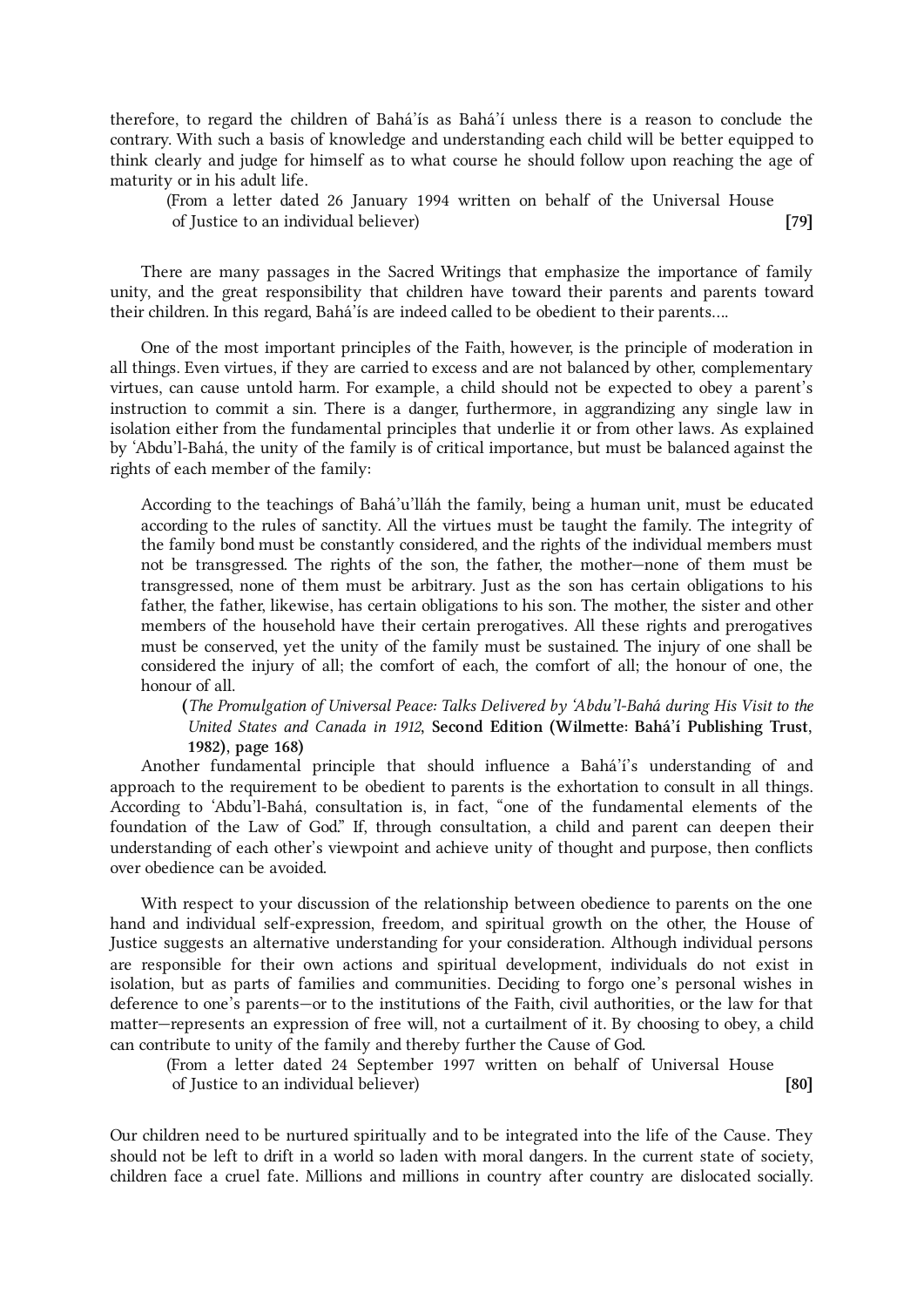Children find themselves alienated by parents and other adults whether they live in conditions of wealth or poverty. This alienation has its roots in a selfishness that is born of materialism that is at the core of the godlessness seizing the hearts of people everywhere. The social dislocation of children in our time is a sure mark of a society in decline; this condition is not, however, confined to any race, class, nation or economic condition—it cuts across them all. It grieves our hearts to realize that in so many parts of the world children are employed as soldiers, exploited as labourers, sold into virtual slavery, forced into prostitution, made the objects of pornography, abandoned by parents centred on their own desires, and subjected to other forms of victimization too numerous to mention. Many such horrors are inflicted by the parents themselves upon their own children. The spiritual and psychological damage defies estimation. Our worldwide community cannot escape the consequences of these conditions. This realization should spur us all to urgent and sustained effort in the interests of children and the future….

Children are the most precious treasure a community can possess, for in them are the promise and guarantee of the future. They bear the seeds of the character of future society which is largely shaped by what the adults constituting the community do or fail to do with respect to children. They are a trust no community can neglect with impunity. An all-embracing love of children, the manner of treating them, the quality of the attention shown them, the spirit of adult behaviour toward them—these are all among the vital aspects of the requisite attitude. Love demands discipline, the courage to accustom children to hardship, not to indulge their whims or leave them entirely to their own devices. An atmosphere needs to be maintained in which children feel that they belong to the community and share in its purpose. They must lovingly but insistently be guided to live up to Bahá'í standards, to study and teach the Cause in ways that are suited to their circumstances….

And now we wish to address a few words to parents, who bear the primary responsibility for the upbringing of their children. We appeal to them to give constant attention to the spiritual education of their children. Some parents appear to think that this is the exclusive responsibility of the community; others believe that in order to preserve the independence of children to investigate truth, the Faith should not be taught to them. Still others feel inadequate to take on such a task. None of this is correct. The beloved Master has said that "it is enjoined upon the father and mother, as a duty, to strive with all effort to train the daughter and the son," adding that, "should they neglect this matter, they shall be held responsible and worthy of reproach in the presence of the stern Lord." Independent of the level of their education, parents are in a critical position to shape the spiritual development of their children. They should not ever underestimate their capacity to mould their children's moral character. For they exercise indispensable influence through the home environment they consciously create by their love of God, their striving to adhere to His laws, their spirit of service to His Cause, their lack of fanaticism, and their freedom from the corrosive effects of backbiting. Every parent who is a believer in the Blessed Beauty has the responsibility to conduct herself or himself in such a way as to elicit the spontaneous obedience to parents to which the Teachings attach so high a value. Of course, in addition to the efforts made at home, the parents should support Bahá'í children's classes provided by the community. It must be borne in mind, too, that children live in a world that informs them of harsh realities through direct experience with the horrors already described or through the unavoidable outpourings of the mass media. Many of them are thereby forced to mature prematurely, and among these are those who look for standards and discipline by which to guide their lives. Against this gloomy backdrop of a decadent society, Bahá'í children should shine as the emblems of a better future.

(From the Riḍván 2000 message of the Universal House of Justice to the Bahá'ís of the world) [81] **[81]** 

## <span id="page-23-0"></span>III. Enhancing Family Life

Extracts from the Writings of Bahá'u'lláh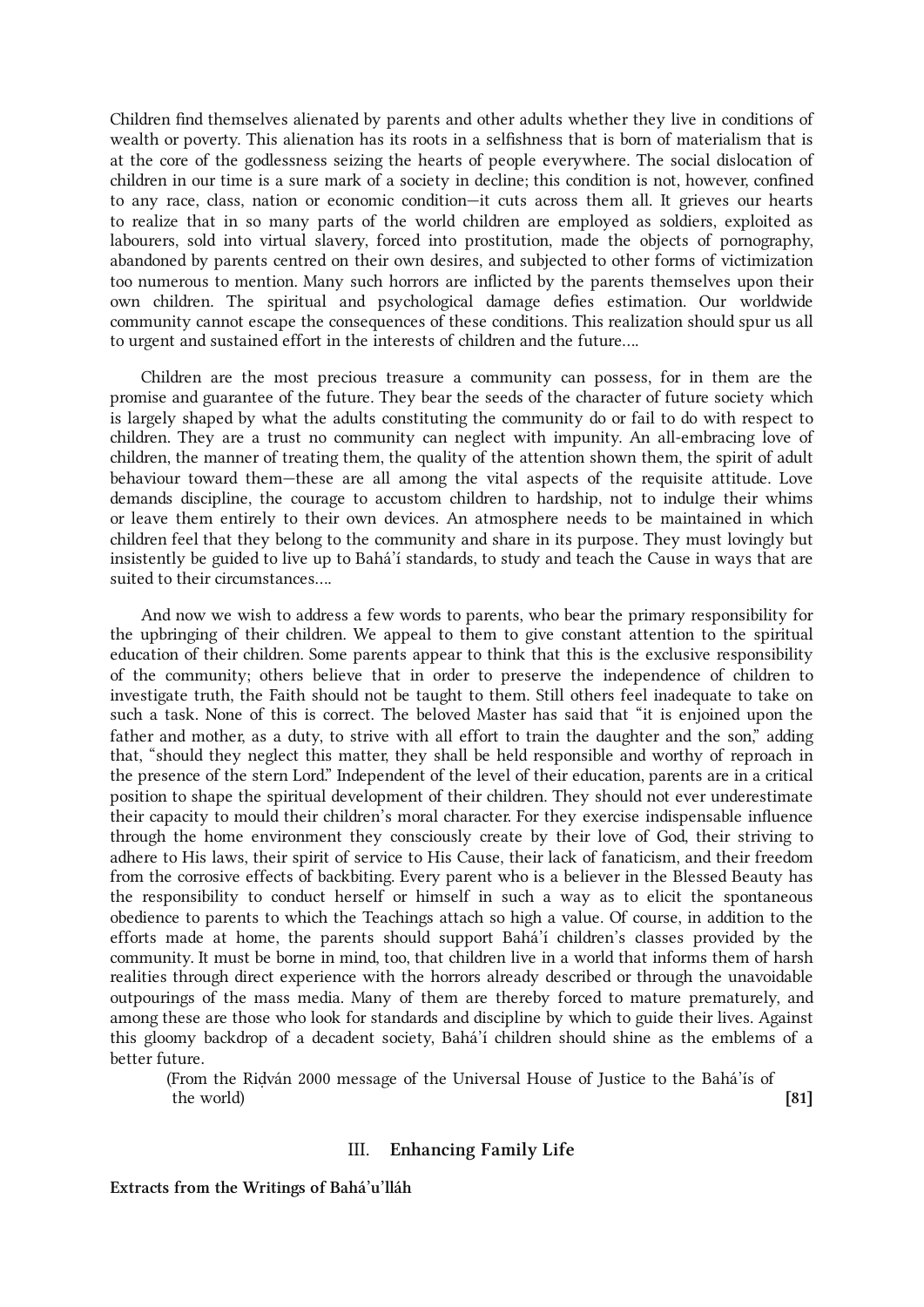Blessed is the house that hath attained unto My tender mercy, wherein My remembrance is celebrated, and which is ennobled by the presence of My loved ones, who have proclaimed My praise, cleaved fast to the cord of My grace and been honoured by chanting My verses. Verily they are the exalted servants whom God hath extolled in the Qayyúmu'l-Asmá' and other scriptures. Verily He is the All-Hearing, the Answerer, He Who perceiveth all things.

(From a Tablet translated from the Arabic) [82]

The beginning of magnanimity is when man expendeth his wealth on himself, on his family and on the poor among his brethren in his Faith.

The essence of wealth is love for Me; whoso loveth Me is the possessor of all things, and he that loveth Me not is indeed of the poor and needy. This is that which the Finger of Glory and Splendour hath revealed.

(Tablets of Bahá'u'lláh Revealed after the Kitáb-i-Aqdas, page 156) [83]

There can be no doubt that whatsoever hath been revealed from the All-Glorious Pen, be it ordinances or prohibitions, conferreth benefits upon the believers themselves. For example, among the commandments is that of the Ḥuqúqu'lláh. If the people attain the privilege of paying the Ḥuqúq, the one true God—exalted be His glory—will of a certainty confer blessing upon them. Moreover, such payment will enable them and their offspring to benefit from their possessions. As thou dost observe, large portions of people's wealth are lost to them as God causeth strangers, or heirs in comparison with whom strangers would have been preferable, to lay hands on their possessions.

God's consummate wisdom is far beyond any description or fitting mention. Verily, people see with their own eyes and yet deny; they are aware, yet they pretend not to know. Had they observed the ordinance of God they would have attained the good of this world and the next.

(From a Tablet translated from the Arabic and Persian) [84]

#### Extracts from the Writings and Utterances of 'Abdu'l-Bahá

I beseech God to graciously make of thy home a centre for the diffusion of the light of divine guidance, for the dissemination of the Words of God and for enkindling at all times the fire of love in the hearts of His faithful servants and maidservants. Know thou of a certainty that every house wherein the anthem of praise is raised to the Realm of Glory in celebration of the Name of God is indeed a heavenly home, and one of the gardens of delight in the Paradise of God.

(From a Tablet translated from the Arabic) [85]

If love and agreement are manifest in a single family, that family will advance, become illumined and spiritual; but if enmity and hatred exist within it, destruction and dispersion are inevitable.

(The Promulgation of Universal Peace: Talks Delivered by 'Abdu'l-Bahá during His Visit to the United States and Canada in 1912, pages 144 and 145) [86]

Compare the nations of the world to the members of a family. A family is a nation in miniature. Simply enlarge the circle of the household, and you have the nation. Enlarge the circle of nations, and you have all humanity. The conditions surrounding the family surround the nation. The happenings in the family are the happenings in the life of the nation. Would it add to the progress and advancement of a family if dissensions should arise among its members, all fighting, pillaging each other, jealous and revengeful of injury, seeking selfish advantage? Nay, this would be the cause of the effacement of progress and advancement. So it is in the great family of nations, for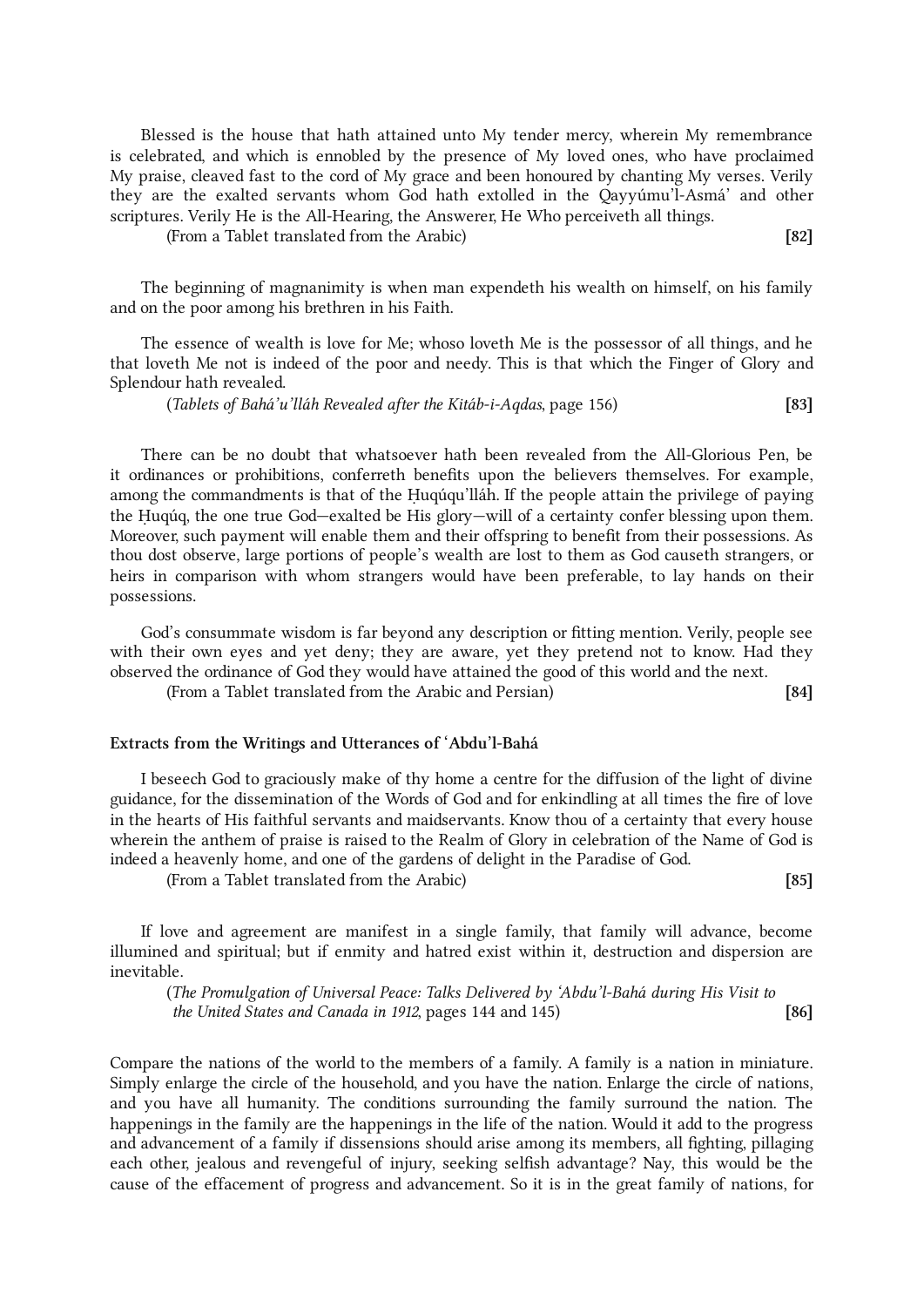nations are but an aggregate of families. Therefore, as strife and dissension destroy a family and prevent its progress, so nations are destroyed and advancement hindered.

(The Promulgation of Universal Peace: Talks Delivered by 'Abdu'l-Bahá during His Visit to the United States and Canada in 1912, page 157) [87]

Treat all thy friends and relatives, even strangers, with a spirit of utmost love and kindliness. (From a Tablet translated from the Persian) [88]

Be thou not unhappy; the tempest of sorrow shall pass; regret will not last; disappointment will vanish; the fire of the love of God will become enkindled, and the thorns and briars of sadness and despondency will be consumed! Be thou happy; rest thou assured upon the favours of Bahá, so that uncertainty and hesitation may become non-existent and the invisible outpourings descend upon the arena of being!…

If the friends and relatives are keeping themselves at a distance from thee, be thou not sad, for God is near to thee. Associate thou, as much as thou canst, with the relatives and strangers; display thou loving kindness; show thou forth the utmost patience and resignation. The more they oppose thee, shower thou upon them the greater justice and equity; the more they show hatred and opposition toward thee, challenge thou them with great truthfulness, friendship and reconciliation.

(Tablets of Abdul-Baha Abbas (New York: Bahá'í Publishing Committee), volume III, pages 557 and 558) [89]

O ye kind brothers who tread the path of God! Render thanks to Him that ye have combined both physical and spiritual brotherhood, that your inner reality hath become even as the outer, and that your outer reality hath come to express the inner. The sweetness of this brotherhood regaleth the soul and the savour of this kinship delighteth the heart. Praise ye God that, even as thankful birds, ye have built your nests in His gardens. And so will ye nestle together hereafter, in the rosegarden of the All-Merciful in the Abhá Kingdom, upon the branches of the divine Lote-Tree. For ye are birds of the meadow of guidance and the nightingales of the bower of bounty. What a stupendous grace, what a mighty bestowal is this! Render thanks, then, unto God for this abounding grace and glorious attainment.

(From a Tablet translated from the Persian) [90]

Diffuse the glad-tidings of the Kingdom far and wide to the ears, promulgate the Word of God, and put into practice the advices and covenants of God; that is, arise ye with such qualities and attributes that ye may continually bestow life to the body of the world, and nurse the infants of the universe up to the station of maturity and perfection. Enkindle with all your might in every meeting the light of the love of God, gladden and cheer every heart with the utmost lovingkindness, show forth your love to the strangers just as you show forth to your relations. If a soul is seeking to quarrel, ask ye for reconciliation; if he blame ye, praise [him]; if he give you a deadly poison, bestow ye an all-healing antidote; if he createth death, administer ye eternal life; if he becometh a thorn, change ye into roses and hyacinths. Perchance, through such deeds and words, this darkened world will become illuminated, this terrestrial universe will become transformed into a heavenly realm, and this satanic prison become a divine court; warfare and bloodshed be annihilated, and love and faithfulness hoist the tent of unity upon the apex of the world.

(Tablets of Abdul-Baha Abbas, volume III, pages 503 and 504) [91]

Every imperfect soul is self-centred and thinketh only of his own good. But as his thoughts expand a little he will begin to think of the welfare and comfort of his family. If his ideas still more widen, his concern will be the felicity of his fellow citizens; and if still they widen, he will be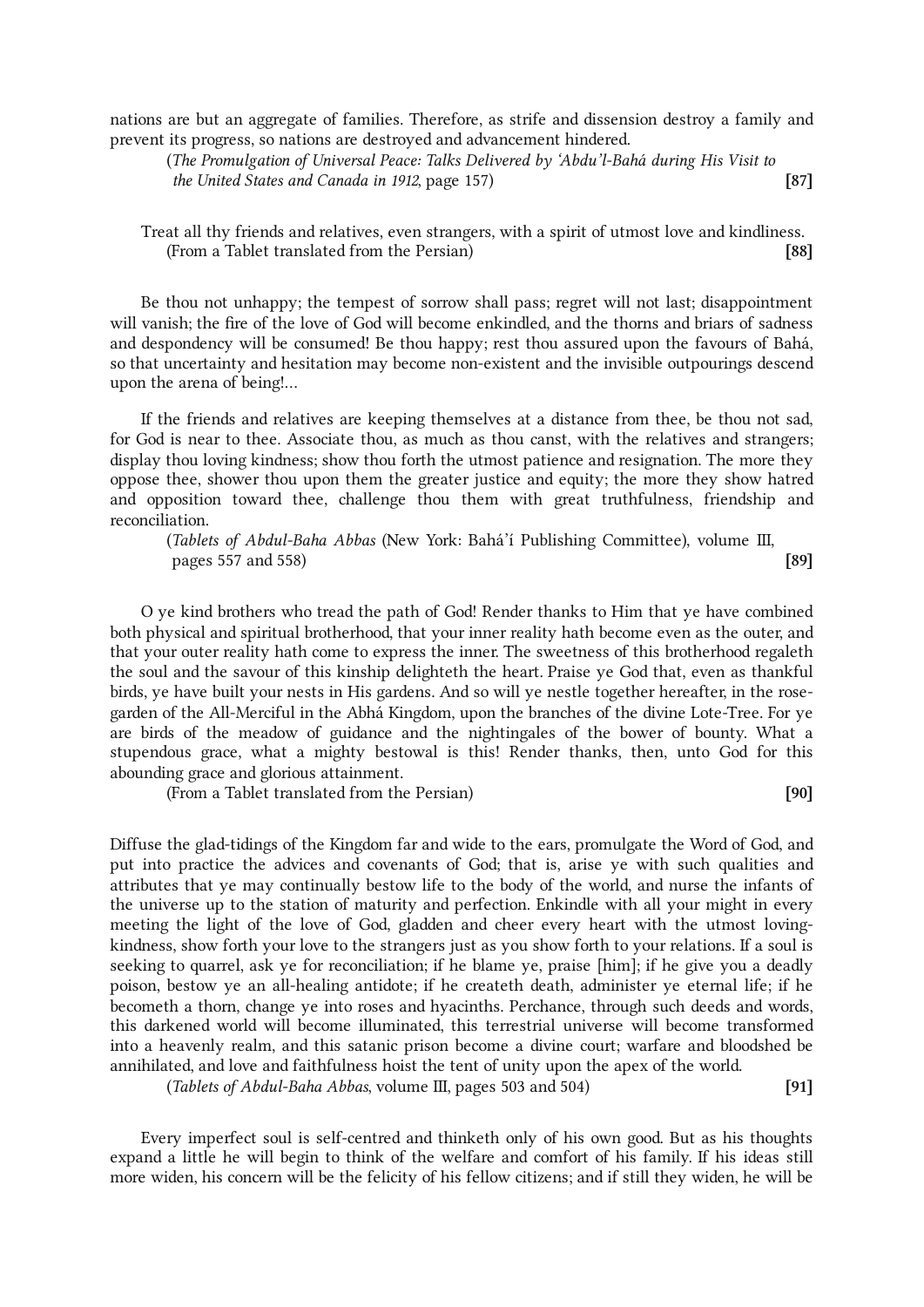thinking of the glory of his land and of his race. But when ideas and views reach the utmost degree of expansion and attain the stage of perfection, then will he be interested in the exaltation of humankind. He will then be the well-wisher of all men and the seeker of the weal and prosperity of all lands. This is indicative of perfection.

(Selections from the Writings of 'Abdu'l-Bahá, paragraph 34.2) [92]

O Lord! In this Most Great Dispensation Thou dost accept the intercession of children in behalf of their parents. This is one of the special infinite bestowals of this Dispensation. Therefore, O Thou kind Lord, accept the request of this Thy servant at the threshold of Thy singleness and submerge his father in the ocean of Thy grace, because this son hath arisen to render Thee service and is exerting effort at all times in the pathway of Thy love. Verily, Thou art the Giver, the Forgiver and the Kind!

(Bahá'í Prayers: A Selection of Prayers Revealed by Bahá'u'lláh, the Báb, and 'Abdu'l-Bahá, page 64) [93]

O handmaids of the Merciful! Render ye thanks unto the Ancient Beauty that ye have been raised up and gathered together in this mightiest of centuries, this most illumined of ages. As befitting thanks for such a bounty, stand ye staunch and strong in the Covenant and, following the precepts of God and the holy Law, suckle your children from their infancy with the milk of a universal education, and rear them so that from their earliest days, within their inmost heart, their very nature, a way of life will be firmly established that will conform to the divine Teachings in all things.

For mothers are the first educators, the first mentors; and truly it is the mothers who determine the happiness, the future greatness, the courteous ways and learning and judgement, the understanding and the faith of their little ones.

(Selections from the Writings of 'Abdu'l-Bahá, paragraphs 96.1 and 96.2) [94]

O thou who hast newly blossomed in the bower of God's love! Render thanks unto Him that thou hast come into being from the seed of His loved ones, hast been nursed at the breast of His love and art being reared in the bosom of His knowledge. It is my ardent wish that thou mayest nurture the hopes of thy mother and thy father, grow cypress-tall in the garden of their earnest desires, become the sweet and tender fruit of the tree of their aspirations, engage in service to the Word of God, and bring honour and glory to His Cause.

(From a Tablet translated from the Persian) [95]

#### Extracts from Letters Written on Behalf of Shoghi Effendi

A truly Bahá'í home is a true fortress upon which the Cause can rely while planning its campaigns. If … and … love each other and would like to marry, Shoghi Effendi does not wish them to think that by doing so they are depriving themselves of the privilege of service; in fact such a union will enhance their ability to serve. There is nothing more beautiful than to have young Bahá'ís marry and found truly Bahá'í homes, the type Bahá'u'lláh wishes them to be.

(From a letter dated 6 November 1932 to an individual believer) [96]

He was deeply grieved to learn of your family difficulties, of your troubles and anxieties, and he would like you not to lose heart, to be patient and confident in the unfailing guidance and help of the Almighty. We have all our petty material obstacles in this life. We cannot totally get rid of them. The best thing to do, after all our efforts have failed to deliver us, is to concentrate on that which can alone bring real happiness and peace to our heart. And you should be thankful to God for having enabled you to recognize and accept His Faith. For this is, assuredly, the only source of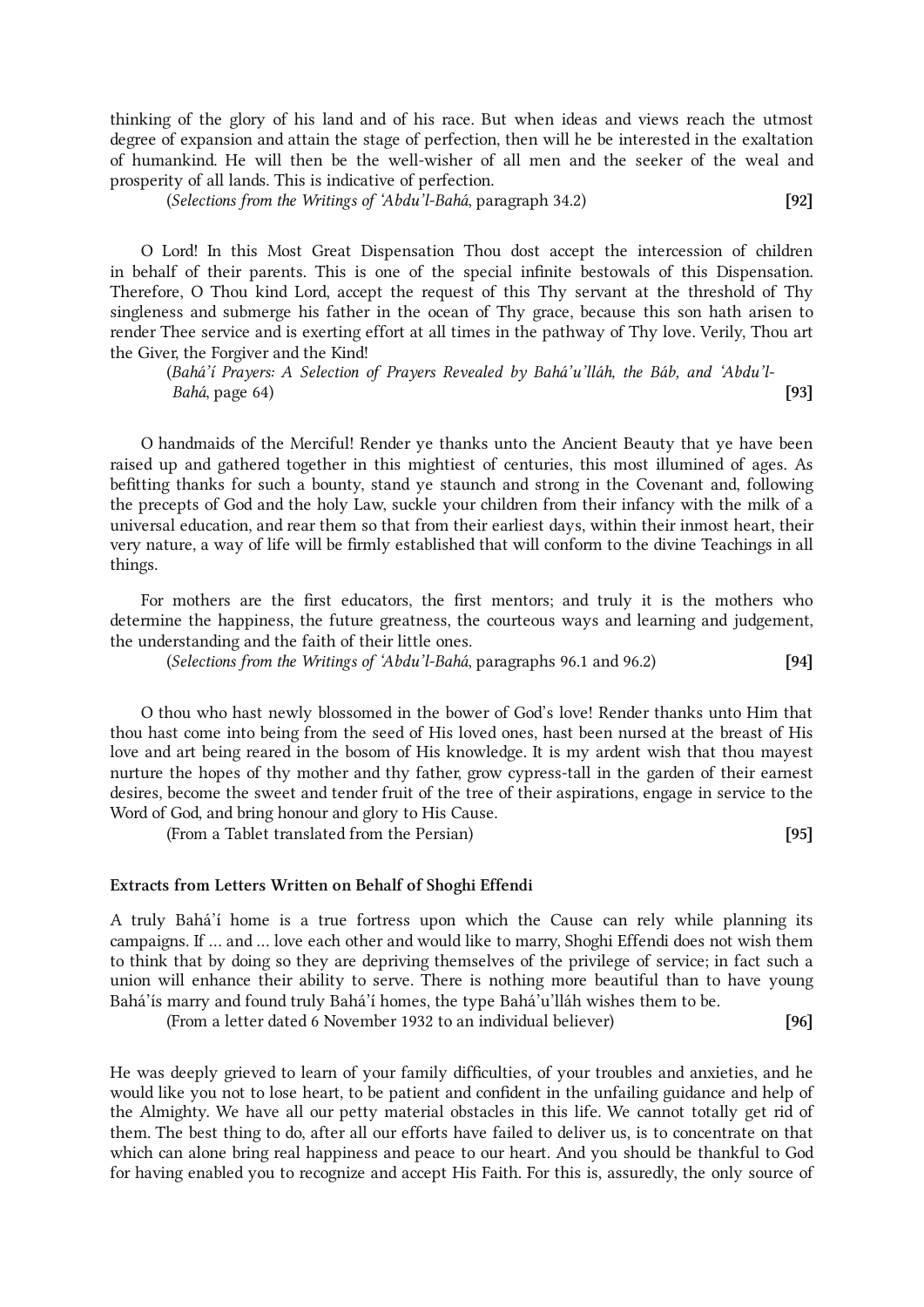joy and consolation you can have in your moments of suffering. Is there anything more worthwhile to work for than the teaching of the Message? This is the Guardian's advice to you. He wishes you to forget, as far as you can, your material difficulties and to fully concentrate on the study and the spread of the Teachings. You have the interest, the zeal, the devotion and the ability that are required, and it would be a pity if you should fail to make full use of these remarkable qualities.

(From a letter dated 4 October 1933 to an individual believer) [97]

The Guardian wishes me specially to urge you to remain patient and confident, and above all to show your husband the utmost kindness and love, in return for all the opposition and hatred you receive from him. A conciliatory and friendly attitude in such cases is not only the duty of every Bahá'í but is also the most effective way of winning for the Cause the sympathy and admiration of its former foes and enemies. Love is, indeed, a most potent elixir that can transform the vilest and meanest of people into heavenly souls. May your example serve to further confirm the truth of this beautiful teaching of our Faith.

(From a letter dated 6 December 1935 to an individual believer) [98]

The Guardian's message to you is that you should constantly strive to mirror forth in your private lives, and also in your social relationships, the beauty, purity and regenerative power of the Message of Bahá'u'lláh. The Bahá'í youth of today should be an example to the youth of the world, and should therefore live up to the highest standards of conduct. Nothing short of such a close, united and concrete adherence to the ideals and teachings of the Faith by every young Bahá'í man and woman can impress and attract to it the serious attention and consideration of the world outside.

(From a letter dated 17 March 1937 to a Bahá'í youth group) [99]

The condition you have described prevailing in your family, particularly as it is so seriously affecting your brothers and sisters, is certainly most sad, but while there are certain elements in the situation which you feel powerless to overcome, you should not give up every hope of ameliorating your condition, no matter how gradually. A purely passive attitude can only result in causing you fresh disappointments. You should therefore take courage, and as much as your means and circumstances permit confidently and persistently endeavour to remedy your family condition.

(From a letter dated 20 February 1940 to an individual believer) [100]

He was sorry to hear that … is in an unhappy state of mind. She should certainly not grieve if she finds that her family are not receptive to the Teachings—for not every soul is spiritually enlightened. Indeed, many members of the families of the Prophets Themselves have remained unconverted even in face of the example and persuasion of the Manifestation of God; therefore, the friends should not be distressed by such things but rather leave the future of those they love in the hand of God, and by their services and devotion to the Faith, win the right to plead for their ultimate spiritual rebirth.

(From a letter dated 9 March 1942 to an individual believer) [101]

A marriage between two souls, alive to the Message of God in this day, dedicated to the service of His Cause, working for the good of humanity, can be a potent force in the lives of others and an example and inspiration to other Bahá'ís, as well as to non-believers.

(From a letter dated 4 August 1943 to two believers) [102]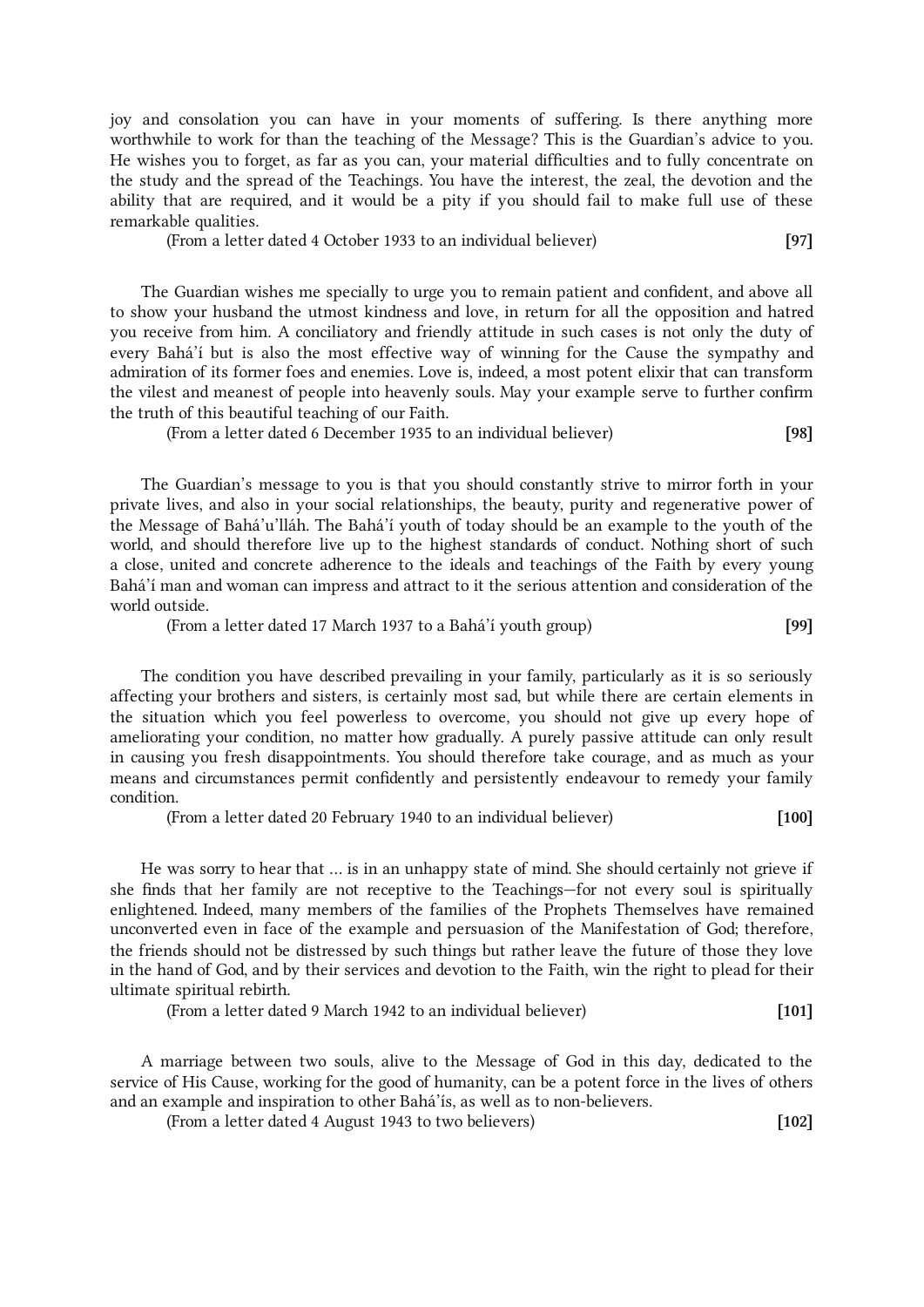The Guardian deeply regrets the hostile attitude of some members of your family towards the Cause you have arisen to serve, and he feels that you should do everything in your power to avoid antagonizing them—short, of course, of giving up your Faith and becoming inactive in it.

As you cannot induce them to be interested in it, the best thing to do is what the Master always advised in such cases: leave them to themselves, and pray for them. The Guardian, you may be sure, will also pray for their illumination. Many people have, after bitterly opposing the Faith, been eventually won over by the patience, love, tact and prayers of their Bahá'í relative or friend.

(From a letter dated 14 October 1943 to an individual believer) [103]

He feels you should by all means show your husband the greatest love and sympathy; if we are ever in any doubt as to how we should conduct ourselves as Bahá'ís we should think of 'Abdu'l-Bahá and study His life and ask ourselves what would He have done, for He is our perfect example in every way. And you know how tender He was, and how His affection and kindness shone like sunlight on everyone.

Your husband and your child have a right to your love, and give you a wonderful opportunity of demonstrating your faith in the Cause.

Also you should pray to Bahá'u'lláh to help unite you with your husband and make your home a true and happy home.

(From a letter dated 9 March 1946 to an individual believer) [104]

He feels, in regard to your family problems, that you should take these matters up with your Assembly, if you desire advice; one of the duties of these Assemblies is to advise and aid the friends, and it is your privilege to turn to your Assembly.

(From a letter dated 10 April 1947 to a Bahá'í couple) [105]

The Guardian has long felt that the … Bahá'ís are not, in some cases, living up to the ideal of marriage set forth by Bahá'u'lláh. They are prone to being influenced by the current light and selfish attitude of the people towards the marriage bond. Consequently when he sees you are successfully living up to the Bahá'í standard, putting your best into it and preserving this sacred tie you have with your husband, he is very happy indeed. He hopes you will be in a position to be an example to others. For he disapproves of the way some Bahá'ís, in the name of serving the Cause, disencumber themselves of their husbands, or go and get new ones!

(From a letter dated 2 April 1950 to an individual believer) [106]

The Guardian will pray that your mother may become a Bahá'í, and very actively serve the Cause of God. It should be borne in mind that by your leading a consecrated Bahá'í life, your mother will be affected perhaps as much or more than by reading and studying. When one sees the effect of the Bahá'í Teachings on another person's life, that very often has a very great effect.

(From a letter dated 12 July 1952 to an individual believer) [107]

The fulfilment of our personal ambitions in life is very seldom what brings us happiness. On the contrary, it usually arouses an entire group of new ambitions. On the other hand, when we immerse ourselves in our duties both as human beings, to our families and our associates, and as Bahá'ís toward the Cause of God and serving it to the best of our ability in the circumstances in which we find ourselves, we begin to know what happiness means.

(From a letter dated 23 May 1956 to an individual believer) [108]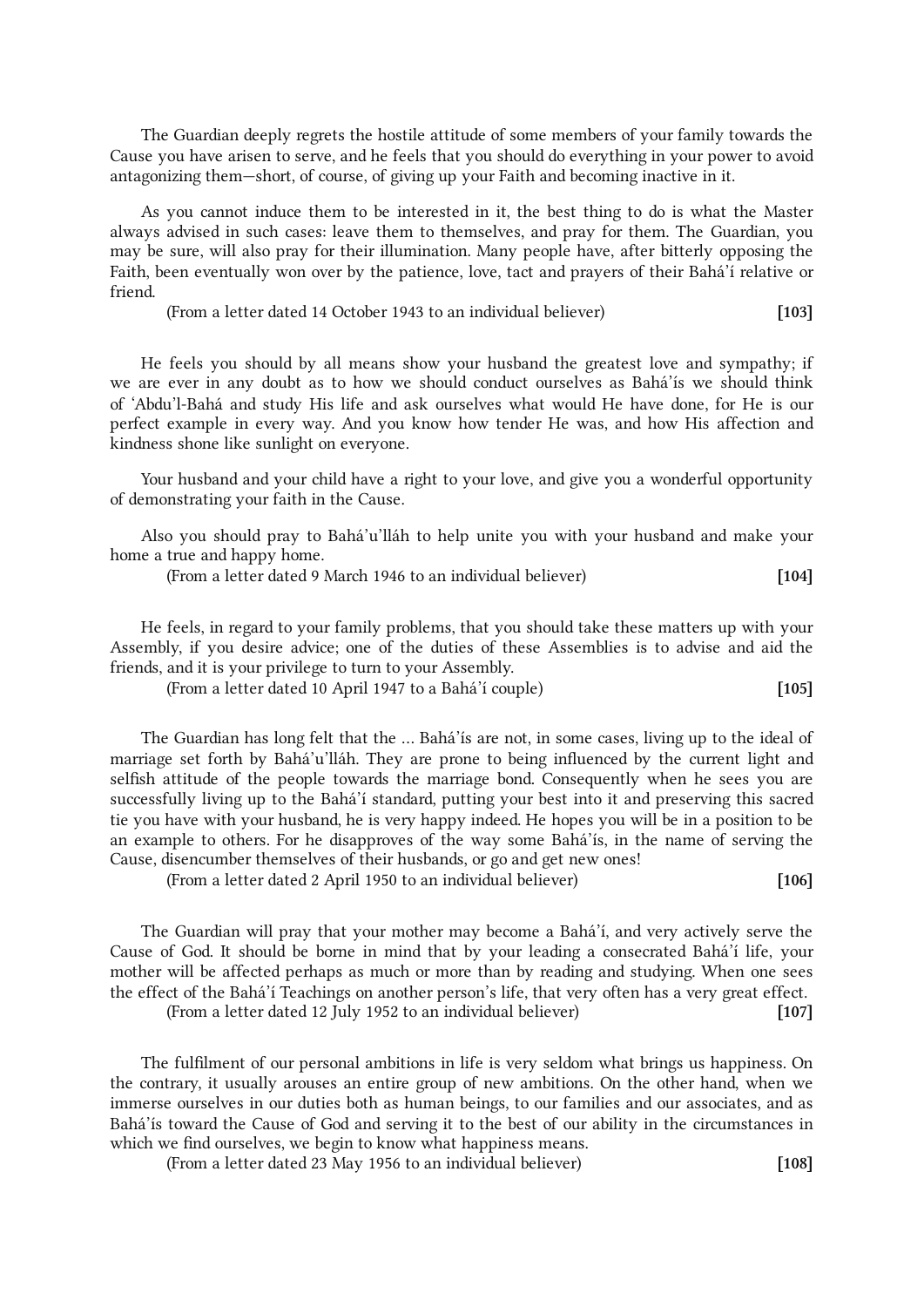The Guardian will pray for you, your children, and your dear husband. Now that you all are united in the Faith of God, and work happily together, surely the divine benedictions will reach you, and the confirmations of the Holy Spirit bless your work. The magnet which attracts the Holy Spirit is service in the Cause of God, and particularly teaching His glorious Faith. The Guardian will pray that each and every member of your family will be a brilliant star in the firmament of God's good pleasure. Study of the Word, Meditation on its divine import, prayer, and then action are necessary. And then, perseverance in action. If these steps are followed, one will develop spiritually, and be victorious in service to the Cause of God.

(From a letter dated 5 June 1956 to an individual believer) [109]

You should create in your home with your family such a spirit of Bahá'í love as will bring your wife truly into the Faith and attract your children to it…. To have harmony in the home is the most important thing for your children.

(From a letter dated 15 August 1957 to an individual believer) [110]

## Extracts from Letters Written by and on Behalf of the Universal House of Justice

Among the more salient objectives to be attained by the Local Spiritual Assembly in its process of development to full maturity are to act as a loving shepherd to the Bahá'í flock, promote unity and concord among the friends, direct the teaching work, protect the Cause of God, arrange for Feasts, Anniversaries and regular meetings of the community, familiarize the Bahá'ís with its plans, invite the community to offer its recommendations, promote the welfare of youth and children, and participate, as circumstances permit, in humanitarian activities. In its relationship to the individual believer, the Assembly should continuously invite and encourage him to study the Faith, to deliver its glorious message, to live in accordance with its teachings, to contribute freely and regularly to the Fund, to participate in community activities, and to seek refuge in the Assembly for advice and help, when needed.

(From a letter dated 30 July 1972 written by the Universal House of Justice to a National Spiritual Assembly) [111]

As you well know, Bahá'u'lláh has stated: "Ḥuqúqu'lláh is indeed a great law. It is incumbent upon all to make this offering, because it is the source of grace, abundance, and of all good. It is a bounty which shall remain with every soul in every world of the worlds of God, the All-Possessing, the All-Bountiful." The devoted believer who is privileged to pay "the right of God", far from seeking excuses for evading this spiritual obligation, will do his utmost to meet it. On the other hand, inasmuch as obedience to this Law is a matter of conscience, and payment of Huqúqu'lláh is a voluntary act, it would not be seemly to go beyond informing the ... friends of their spiritual obligation, and leaving to them to decide what they wish to do about it.

The same principle applies to those friends who spend lavishly on their families, who purchase or build residences and furnish them far in excess of their needs, and rationalize these expenditures in their desire to avoid payment of Ḥuqúqu'lláh.

(From a letter dated 26 February 1973 written by the Universal House of Justice to an individual believer) [112]

The proper education of children is of vital importance to the progress of mankind, and the heart and essential foundation of all education is spiritual and moral training. When we teach our fellow-men the truths and way of life of the Bahá'í Faith we have to struggle against barriers of indifference, materialism, superstition and a multitude of erroneous preconceptions; but in our new-born children we are presented with pure souls, untarnished by the world. As they grow they will face countless tests and difficulties. From their earliest moments we have the duty to train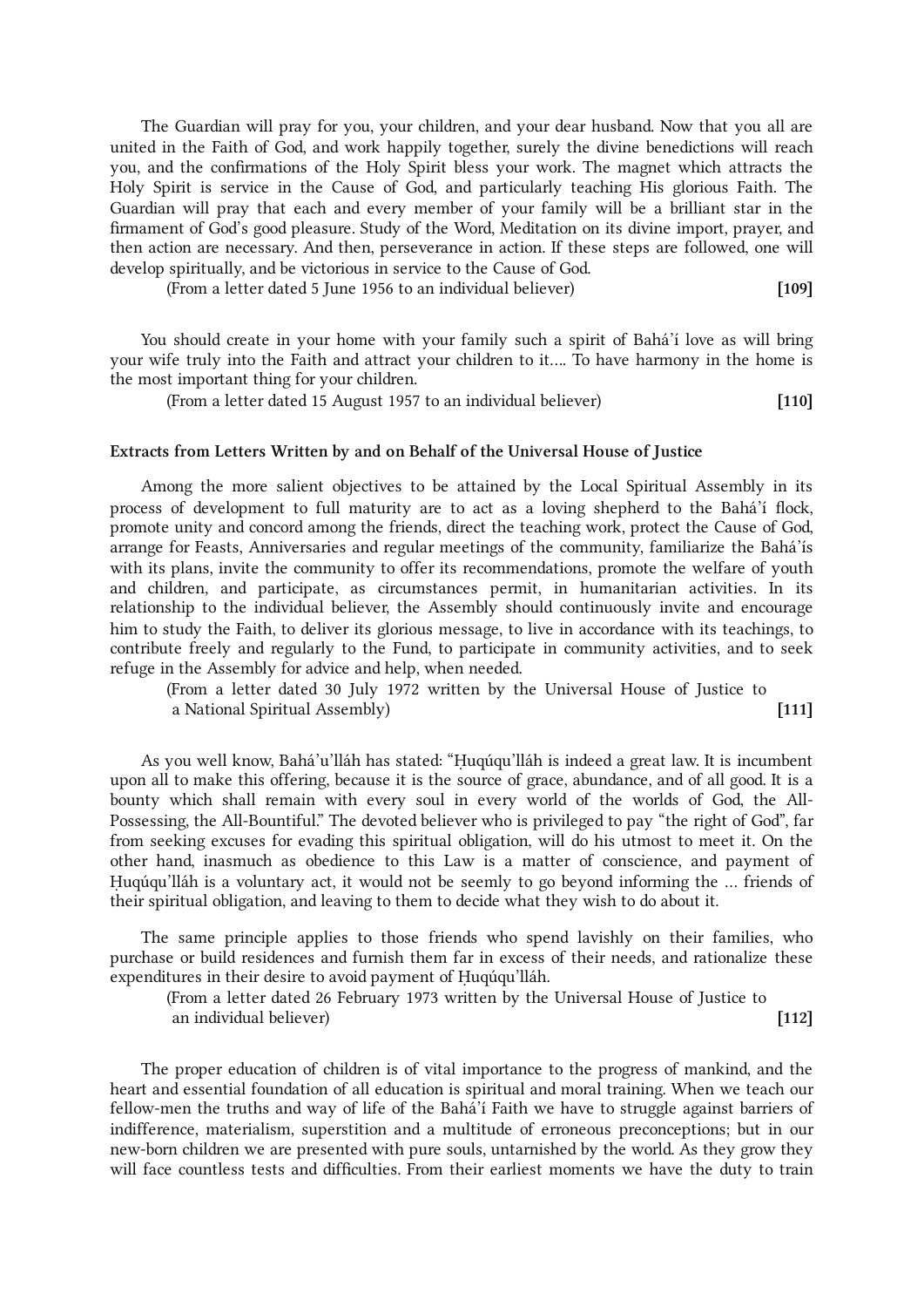them, both spiritually and materially, in the way that God has shown, and thus, as they come to adulthood, they can become champions of His Cause and spiritual and moral giants among mankind, equipped to meet all tests, and will be, indeed, "stars of the heaven of understanding", "soft-flowing waters upon which must depend the very life of all men."

(From a letter dated 31 August 1976 written by the Universal House of Justice to all National Spiritual Assemblies) [113]

Noting that you and your husband have consulted about your family problems with your Spiritual Assembly but did not receive any advice, and also discussed your situation with a family counsellor without success, the House of Justice feels it most essential for your husband and you to understand that marriage can be a source of well-being, conveying a sense of security and spiritual happiness. However, it is not something that just happens. For marriage to become a haven of contentment it requires the cooperation of the marriage partners themselves, and the assistance of their families.

(From a letter dated 24 June 1979 written on behalf of the Universal House of Justice to an individual believer) [114]

The Bahá'í concept of the role of women in society is unique. In contrast to the present tendency to devalue motherhood, the Faith affirms that this function is highly responsible and is of vital importance to the sound development of the new generation and thus, to the creation and maintenance of an ever-advancing civilization. The assignment of the primary responsibility for education of children to the mother derives directly from the fact that she is bearer of the baby. Her attitude, her prayers, even what she eats and her physical condition have a great influence on the child when it is still in the womb….

However, the Bahá'í Teachings do not call for women to be confined to the home and do not require them to be occupied solely with their domestic functions. Some indication of the role envisaged for women in the Bahá'í Dispensation is provided in the statements of 'Abdu'l-Bahá that "women must advance and fulfil their mission in all departments of life, becoming equal to men", and that

In the Dispensation of Bahá'u'lláh, women are advancing side by side with men. There is no area or instance where they will lag behind: they have equal rights with men, and will enter, in the future, into all branches of the administration of society. Such will be their elevation that, in every area of endeavour, they will occupy the highest levels in the human world. Rest thou assured. Look not upon their present state. In future, the world of womankind will shine with lustrous brilliance, for such is the will and purpose of Bahá'u'lláh.

(From a letter dated 4 August 1992 written on behalf of the Universal House of Justice to an individual believer) [115]

… The Teachings of the Faith are quite clear on the necessity for attention to the education of children and the fostering of family life. The problem to which you have called attention arises when believers are confronted with insistent calls for assistance in the promotion of the Faith, in the administrative activities of the Bahá'í community, and in the consolidation work. Their challenge is to decide how to respond to these calls without neglect of their responsibilities to children and other family members, having regard to the limitations of time, energy and resources with which all Bahá'ís are confronted.

There is no single correct approach to meeting this challenge, since individual circumstances vary so greatly. However, it is clear that Bahá'ís should strive for balance, in which the legitimate needs of children and family are considered, together with the needs of the external Bahá'í community and its growth. As the family develops, a conscious effort should be made to draw all of its members into the work of the Faith in such manner that the children identify with it and do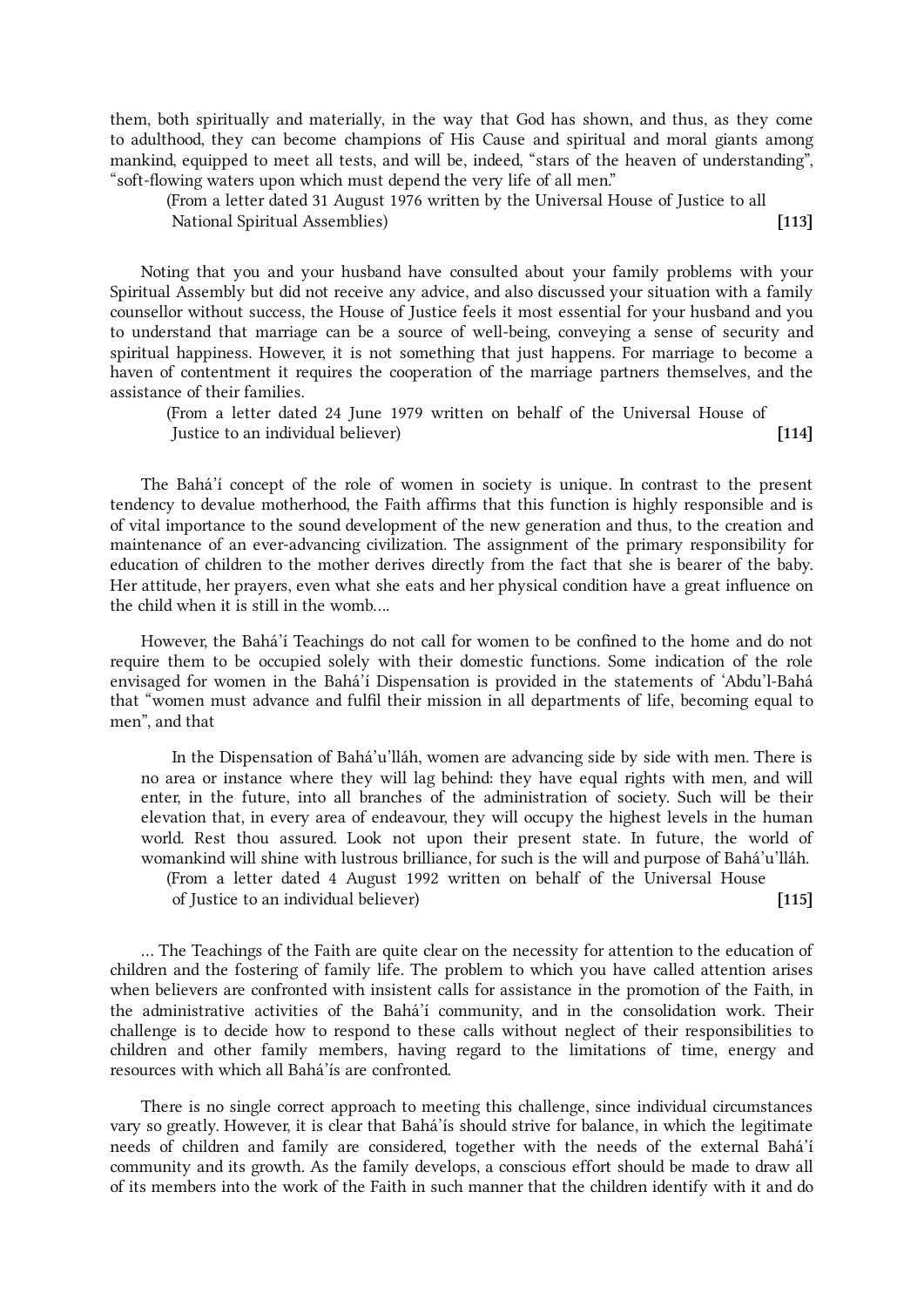not resent the involvement of the parents; this should come about through a process of encouragement and nurturing, and the motivation of the family members sustained through family consultation.

(From a letter dated 20 September 1992 written on behalf of the Universal House of Justice to an individual believer) [116]

Your questions all pertain to the vital issue of the Bahá'í education of children. The House of Justice regards it as being of the utmost importance that Bahá'í parents strive to assist their children to make a sustained and systematic study of the Teachings, to spiritualize their lives, and to form their characters in accordance with the standards of Bahá'u'lláh. Success in the fulfilment of these vital duties on the part of the parents will lessen the danger of their children's being caught up in the destructive forces which are a distinguishing feature of a declining social order sorely in need of regeneration, and of their being deprived of the healing grace of Bahá'u'lláh.

(From a letter dated 2 July 1995 written on behalf of the Universal House of Justice to an individual believer) [117]

Protecting children from the immoral influences of present-day society stands as one of the mighty challenges facing Bahá'í parents. Your expression of concern about the effect which media, especially television programmes, has on children, has been sympathetically noted. As you well know, there is no practical way children can be shielded entirely from the moral problems of the society in which they are growing up. It therefore devolves upon parents to do all they can to ensure that their children receive spiritual education from their earliest years, both through Bahá'í classes sponsored by institutions of the Faith and through the moral instruction and example they receive at home. The published compilation on Bahá'í education offers many useful guidelines.

Since it is impossible for Bahá'í children to avoid exposure to unsavoury behaviour, it becomes important that the encounters that children may have with such behaviour through the media and in daily life be used wisely by parents as a means of guiding and assisting them to appreciate the practical as well as spiritual importance of being different. The extent to which you seek to reduce your child's exposure to such influences is left to your best judgement in the light of the Teachings.

(From a letter dated 4 September 2001 written on behalf of the Universal House of Justice to a Bahá'í couple) [118]

The House of Justice is moved to learn of your love for the Blessed Beauty and your ardent desire to serve His Cause and win His good pleasure. There are many ways in which one can serve, and each person has to choose what he or she can do best within his or her possibilities and limits. Opportunities to serve the Cause do not necessarily exclude the possibility of rendering assistance to one's family. It is important to note that every aspect of a person's life is an element of service to Bahá'u'lláh: the love and respect one has for one's parents; the pursuit of one's education; the nurturing of good health; the acquisition of a trade or profession; one's behaviour toward others and the upholding of a high moral standard; one's marriage and the rearing of one's children; one's activities in teaching the Faith and in building up the strength of the Bahá'í community; and, of course, one's daily prayer and study of the Writings.

(From a letter dated 22 September 2002 written on behalf of the Universal House of Justice to an individual believer) [119]

Regarding the question of whether you must seek the consent of your parents to marry, there are certain rare circumstances which can render this requirement inoperable in the case of one or both of the parents: if the parent has died; if he or she is certifiably insane and thus unable to give a legal decision; if he or she is untraceable; if he or she has disowned or officially relinquished responsibility for the child; if he or she has seriously abused the child. Cases of the last two types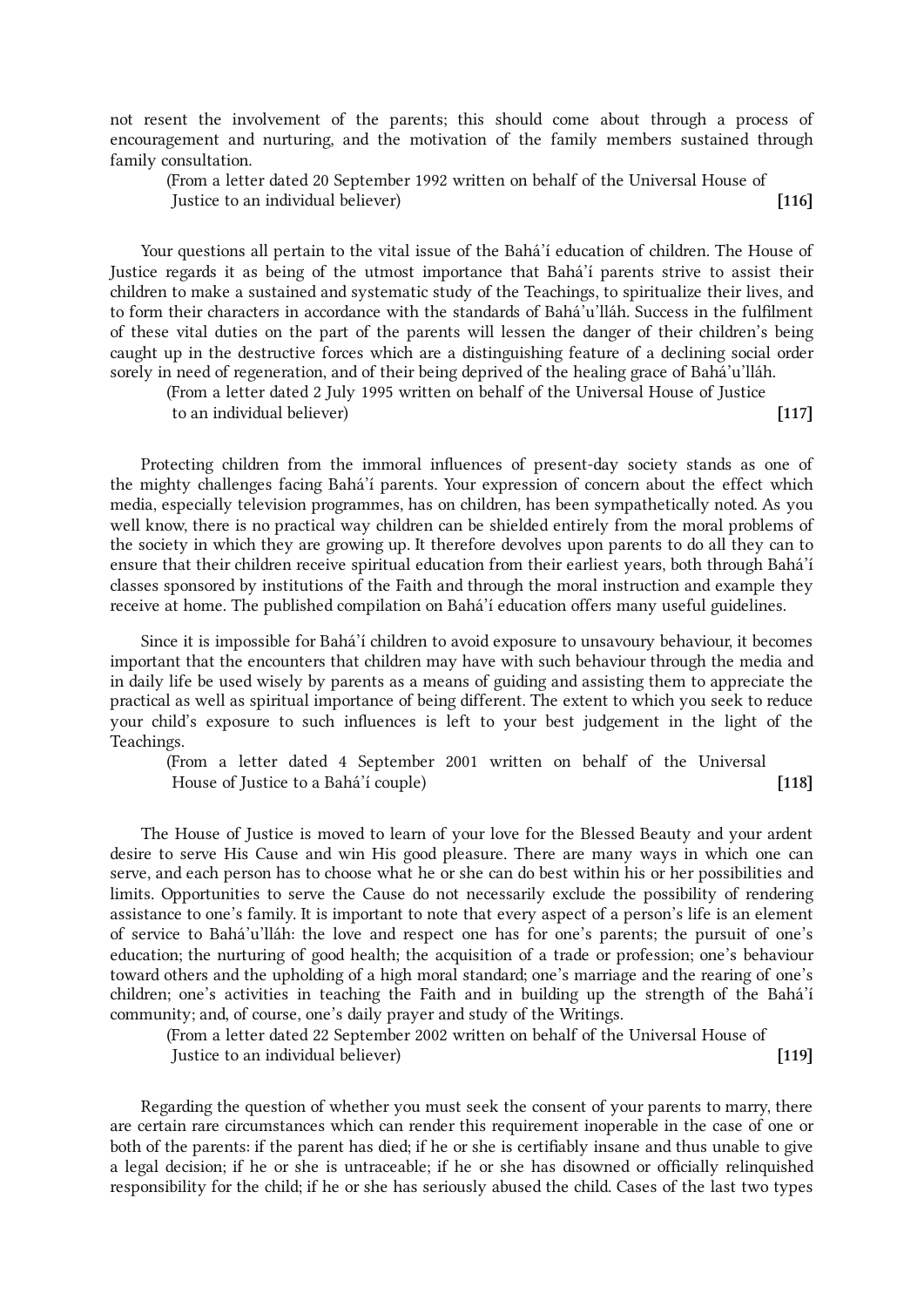cover such a wide range of situations that they usually have to be referred to the House of Justice for consideration on a case-by-case basis.

(From a letter dated 19 December 2006 written on behalf of the Universal House of Iustice to an individual believer) [120]

<span id="page-32-0"></span>You are concerned about the application of this principle<sup>[9](#page-33-8)</sup> in relation to the training of children and youth and ask whether it would be acceptable for your child to choose not to be a Bahá'í. A way of understanding the purpose of independent investigation of truth in this context is to recognize the fairness of leaving individuals free to decide for themselves on the basis of their own enquiry and inner conviction what they will believe and of not imposing on them any obligation to accept automatically what their parents or others believe. It means, too, that the mature individual must take responsibility for deciding to what system of belief he will commit himself. Children who have been reared in the knowledge of the Faith by Bahá'í parents will know from the very character of the instruction they have received that they must exercise that responsibility personally for themselves. This point is made clear in Shoghi Effendi's advice, as conveyed in a letter written on his behalf to a National Spiritual Assembly: "Once the child comes of age … he should be given full freedom to choose his religion, irrespective of the wishes and desires of his parents."

Nonetheless, children need moral training from an early age to enable them at least to develop well in their social interaction with others. A common core of moral instruction can be found in all revealed scriptures, and it is appropriate, indeed necessary, for Bahá'í parents to abide by their own principles in guiding their children towards becoming spiritual beings and decent, upstanding members of society. Bahá'u'lláh has, after all, given each of His followers the duty to teach His Cause, describing it as the most meritorious of all deeds. It would truly be strange if, knowing this, a Bahá'í mother were to keep from her child what she is teaching to everyone else about the latest Revelation from God. Moreover, He has bidden parents to offer their children spiritual instruction from an early age, but to do so in a manner that does not conduce to fanaticism.

Left entirely on their own to find their way through life, children encounter dim prospects, as the deplorable situation with young people in present-day society so glaringly demonstrates. Among the things to be inculcated in children so as to prepare them for the future is the virtue of justice, which underscores the importance of one's seeing with one's own eyes and for one's own self—the importance, in other words, of independent investigation. Without some form of training or orientation one cannot investigate truth. This is so for a scientist who would hardly be able to discover material reality without preparation by some form of training. The open attitude of the Faith to learning should encourage confidence in the friends that they are being endowed with the ability to develop searching minds. The more they study the Teachings the more is this ability awakened and increased.

(From a letter dated 31 July 2007 written on behalf of the Universal House of Justice to an individual believer) [121]